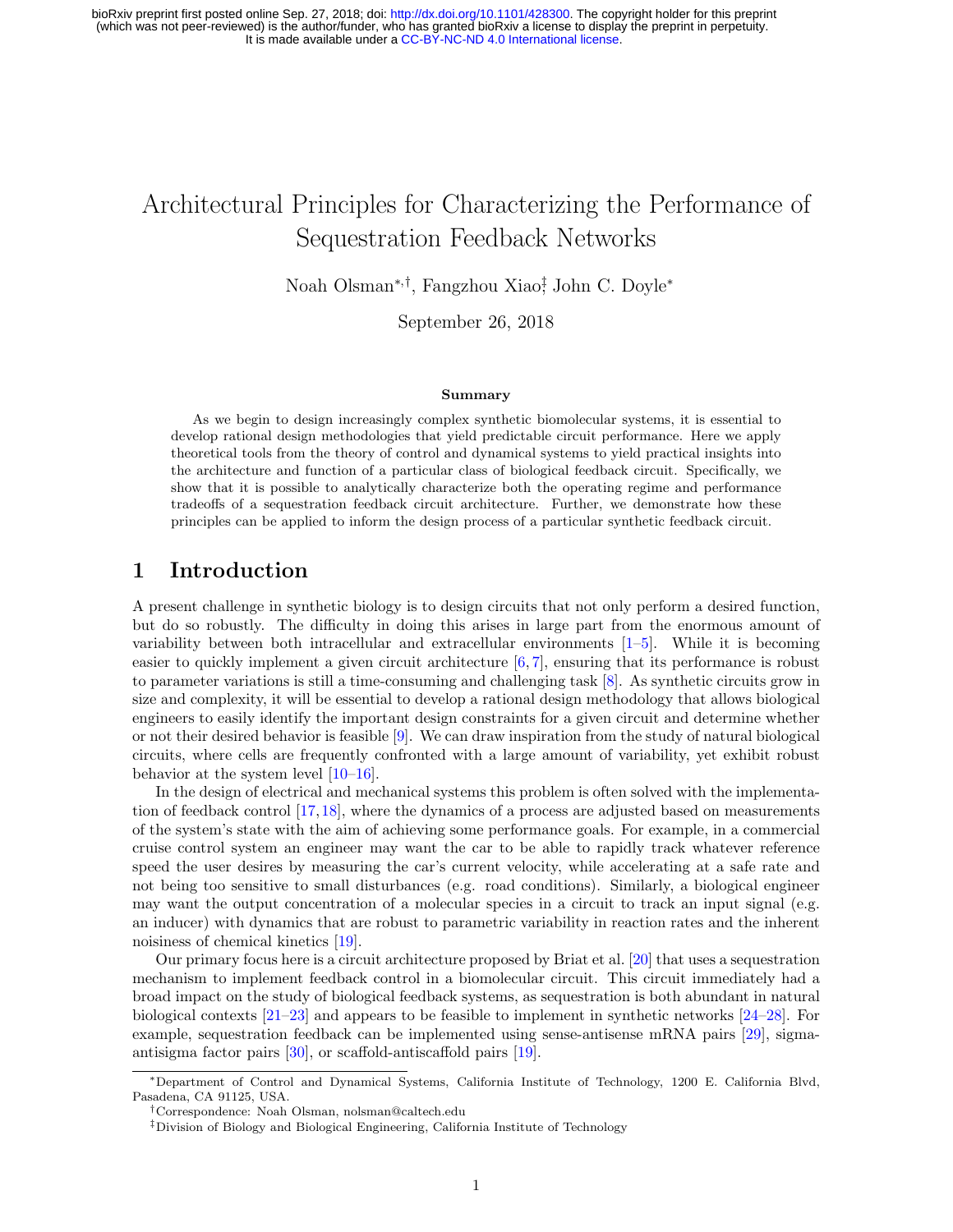The purpose of this circuit is to control a process, composed of the molecular species  $X_1$  and  $X_2$ with two control species  $Z_1$  and  $Z_2$  (figure [1A](#page-1-0)). The goal is to set an external reference  $\mu$  and have the concentration of the output species  $X_2$  robustly track it (figure [1B](#page-1-0)). The key property of this



<span id="page-1-0"></span>Figure 1: Characterizing Performance in the Sequestration Feedback Circuit. A) The circuit diagram for a class of sequestration feedback circuits, adapted from the model presented in [\[20\]](#page-15-7). Here we take  $X_1$  and  $X_2$  as the process species we are trying to control, and  $Z_1$  and  $Z_2$  as the controller species. One notable addition is that we explicitly model degradation of the control species  $Z_1$  and  $Z_2$  at the rate  $\gamma_c$ .  $\theta_1$  and  $\theta_2$  represent the interconnection between the process species and the control species, k represents the X<sub>1</sub>-dependent synthesis rate of X<sub>2</sub>, and  $\gamma_p$  is the degradation rate of the process species. Finally,  $\mu$  acts as an external reference that determines production of  $Z_1$  through which we'd like to ultimately control the steady-state concentration of  $Z_2$ , and  $\eta$  is the rate at which  $Z_1$  and  $Z_2$  irreversibly bind to each other. **B**) A representative plot of the type of behavior we expect from the circuit, where the concentration of  $X_2$  tracks a changing reference  $\mu$ . We see that different cells have the same overall behavior, but with slight variations due to noise. This plot highlights the performance characteristics of this particular implementation of the circuit. For example we see that, when tracking the reference,  $X_2$  has some overshoot of the target (red), a period of time it takes to respond to changes (blue), random fluctuations due to noise (yellow), and steady-state error (purple). Ideally, we would like to a rational methodology to tune the circuit-level parameters of panel  $\bf{A}$  to predictably control the system-level characteristics of panel B.

circuit is that it is able to implement robust perfect adaptation. This means that, at steady state, the concentration of  $X_2$  will be proportional to the reference  $\mu$  (specifically,  $X_2 = \mu/\theta_2$  on average). Importantly, the steady-state value of  $X_2$  will be *independent* of every other parameter of the network, implying its steady-state behavior is robust. We will focus first on studying a deterministic ordinary differential equation model of the circuit:

<span id="page-1-4"></span><span id="page-1-1"></span>
$$
\dot{x}_1 = \theta_1 z_1 - \gamma_p x_1,\tag{1a}
$$

<span id="page-1-2"></span>
$$
\dot{x}_2 = kx_1 - \gamma_p x_2,\tag{1b}
$$

$$
\dot{z}_1 = \mu - \eta z_1 z_2 - \gamma_c z_1,\tag{1c}
$$

<span id="page-1-3"></span>
$$
\dot{z}_2 = \theta_2 x_2 - \eta z_1 z_2 - \gamma_c z_2.
$$
 (1d)

Here  $\theta_1$ ,  $\theta_2$ , and k are production rates,  $\gamma_p$  and  $\gamma_c$  and degradation rates for the process species and controller species, respectively,  $\eta$  is the rate at which  $z_1$  and  $z_2$  sequester each other, and  $\mu$  is the reference input that sets the synthesis rate of  $z_1$ . We will refer to  $x_1$  and  $x_2$  as process species, and will focus in particular on  $x_2$  as the controlled output of the circuit. We can think of  $z_2$  as making measurements of  $x_2$ , which are then propagated to  $z_1$  which can indirectly affect the production rate of  $x_2$  through  $x_1$ . The use of lower-case letters for the species in equation [\(1\)](#page-1-1) indicates that we are referring to a deterministic quantity (later in section [2.6](#page-10-0) we will use upper-case variables to denote random variables).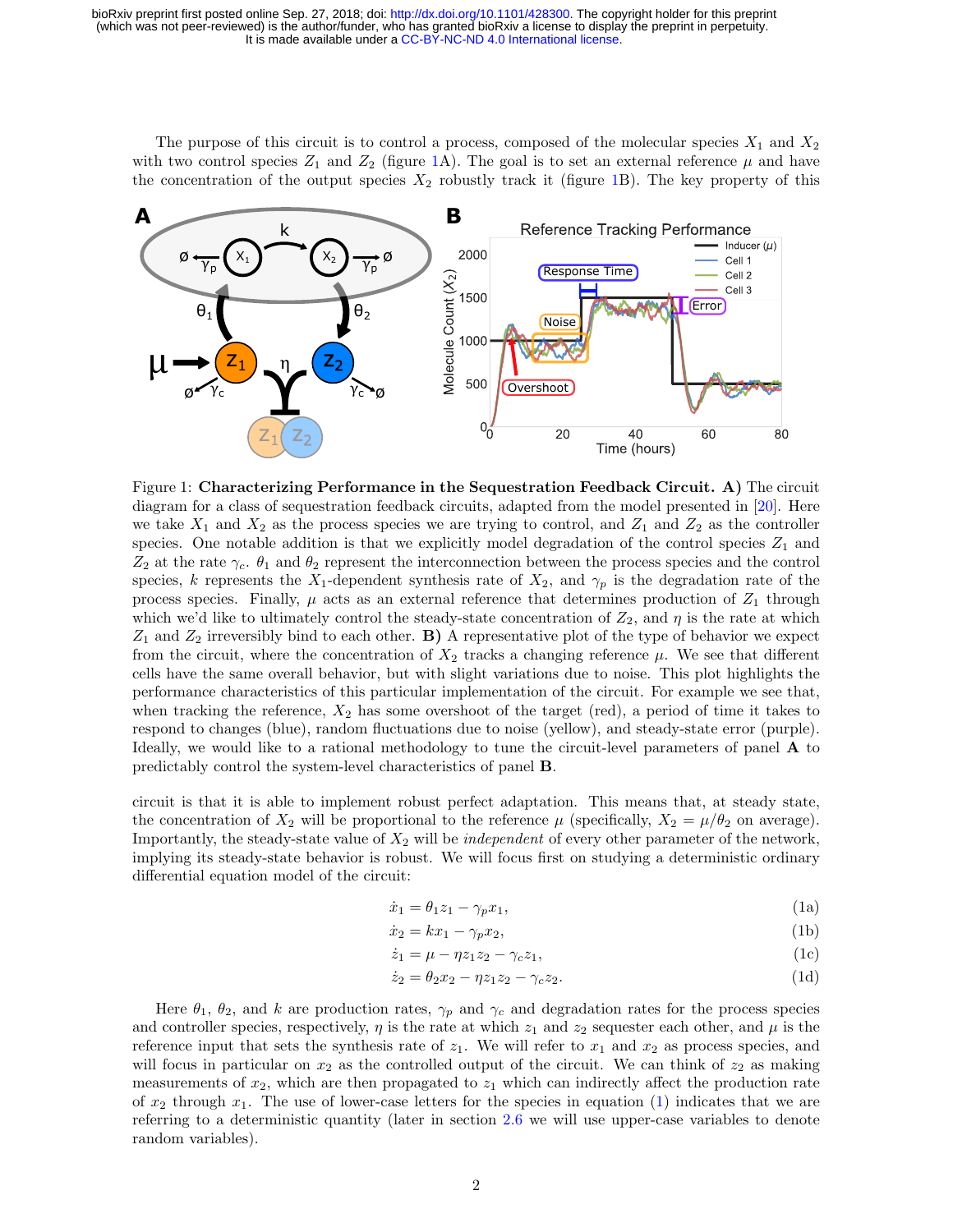If we take the viewpoint of an engineer designing this circuit for a particular application, for example controlling the expression of a downstream gene target, then we likely will have performance requirements that we would like the circuit to follow, such as responding to a change in reference within a given time frame and not transiently overshooting the reference by more than some set amount. The problem lies in understanding how these types of high-level system performance metric relate to the individual parameters of the circuit. Alternatively, if we consider natural circuits then we can take an evolutionary perspective, and study how different fitness constraints might shape the structure and function of existing biological feedback systems. Our work here uses methods from the field of control theory to shed light on this mapping between parameters and performance.

The structure and content of this article is somewhat unconventional, in that we present both a non-technical treatment of some of the core results in the companion piece [\[31\]](#page-16-3), and also standalone research results that are not discussed in detail elsewhere. Where the content of [\[31\]](#page-16-3) focuses on the application of classical tools in control theory to study the mathematical properties of the sequestration feedback circuit, the goal of this article is to outline practical guidelines that are accessible to an audience interested in utilizing these theoretical results to inform future experimental work in biological engineering.

In [\[20\]](#page-15-7), the authors assume that the controller degradation rate  $\gamma_c = 0$  in equations [\(1c\)](#page-1-2) and [\(1d\)](#page-1-3), which yield the robust precise adaptation mentioned earlier. Our analysis of circuit performance and tradoffs in sections [2.1](#page-2-0) to [2.3](#page-5-0) makes the same assumption, and we address the case of  $\gamma_c > 0$  in section [2.4.](#page-6-0) In section [2.5](#page-8-0) we apply this analysis to study a particular synthetic growth control circuit tha makes use of sequestration feedback. Finally, in section [2.6](#page-10-0) we will investigate the effects of noise on the circuit.

# 2 Results

#### <span id="page-2-0"></span>2.1 So Long As Sequestration Is Fast, It Can Be Ignored

The most obvious parameter to investigate in the sequestration feedback system is the sequestration rate η. To simplify our analysis, we will ignore controller species degradation for the time being ( $\gamma_c = 0$ ) in equations [\(1c\)](#page-1-2) and [\(1d\)](#page-1-3)), and analyze the effect of  $\gamma_c$  in later sections. Because sequestration is a bimolecular interaction,  $\eta$  is a rate of association and has units of the form nM<sup>-1</sup> h<sup>-1</sup>. Since the binding of  $z_1$  and  $z_2$  at the rate  $\eta$  in equations [\(1c\)](#page-1-2) and [\(1d\)](#page-1-3) encapsulates feedback in the system, we know that  $\eta$  cannot be too small. If sequestration is sufficiently slow, it will be as if there is no feedback in the circuit at all. More generally, a small  $\eta$  corresponds to a slow feedback action that tends to lead to a large overshoot of the desired steady-state, as can be seen in figure [2A](#page-3-0).

The question then becomes, how large should  $\eta$  be? Briat et al. in their original work on this system observed that some sets of parameters lead to unstable behavior (which we discuss in greater depth in section [2.2\)](#page-4-0), so it is important to investigate whether or not a large  $\eta$  could ever destabilize the circuit [\[20\]](#page-15-7). Ideally, we would like the find a regime of parameters where the system's behavior is easy to predict and we do not have to worry about fine-tuning  $\eta$ . While it would be possible to get a sense for the behavior of  $\eta$  by simulating a broad parameter sweep and analyzing the resulting dynamics, we find that it is possible to gain a precise understanding of effects of  $\eta$  via theoretical analysis (described in detail in [\[31\]](#page-16-3)).

Before we can analyze the effects of the sequestration rate on the circuit, we first need some notion of to what quantity it even makes sense to compare  $\eta$ . If nothing else, this quantity must have the same units as  $\eta$ , which immediately rules out a direct comparison with any other rate parameter in equation [\(1\)](#page-1-1), as  $\eta$  is the only association rate in the system. Since  $\mu$  is the only other parameter that has units of concentration (specifically  $nM h^{-1}$ ), it must be involved in the comparison. Dimensional analysis can get us as far as noting that a quantity of the form  $\alpha^2/\mu$ , with  $\alpha$  taking units of h<sup>-1</sup>, would at least have same units as η. This is as far as dimensional analysis alone can take us, since the other parameters in the system  $(\theta_1, \theta_2, k, \text{ and } \gamma_p)$  are all rates that have units consistent with  $\alpha$ .

In [\[31\]](#page-16-3), we find that  $\alpha$  should take the form

<span id="page-2-1"></span>
$$
\alpha = \frac{\theta_1 \theta_2 k}{\gamma_p^2}.\tag{2}
$$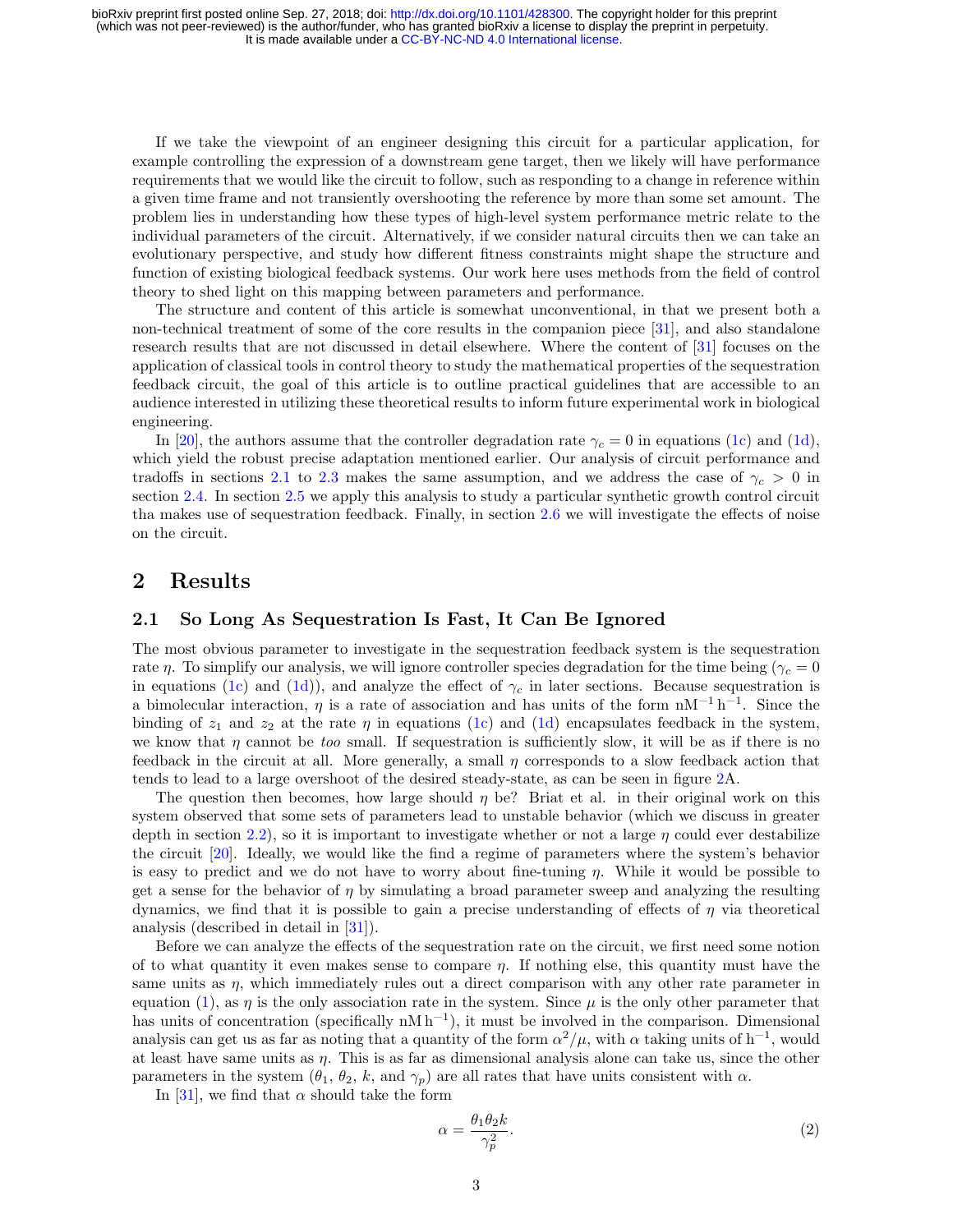

<span id="page-3-0"></span>Figure 2: The Effects of Sequestration Rate on Dynamics. A) Here we show simulations of the circuit in equation [\(1\)](#page-1-1) with  $k = \theta_1 = \theta_2 = \gamma_p = 1 \text{ h}^{-1}$ ,  $\gamma_c = 0 \text{ h}^{-1}$ , and  $\mu = 100 \text{ nM h}^{-1}$ . This leads to a value of  $\alpha^2/\mu = 10^{-2} \text{ nM}^{-1} \text{ h}^{-1}$ . We vary  $\eta$  over the range  $10^{-3} - 1 \text{ nM}^{-1} \text{ h}^{-1}$  and see that for small  $\eta$  the system's response is highly sensitive on the sequestration rate. Once  $\eta$  is in the regime described by inequality [\(3\),](#page-3-1) its dynamics are independent of  $\eta$ . **B)** A parametric plot showing this phenomenon, using the overshoot of the desired steady state  $x_2^* = \mu/\theta_2$  as a proxy for system performance. The black curve is generated by a simulated sweep of  $\eta$  values over the range  $10^{-3} - 1 \times 10^{3} \text{ nM}^{-1} \text{ h}^{-1}$ , demonstrating that the overshoot becomes almost entirely invariant to  $\eta$  in the blue region where  $\eta > 10 \cdot \alpha^2/\mu$ . The colored dots correspond to the parameters of the simulations in **A**.

While the proof of this results is somewhat technical, we can derive from it a simple guideline for what it means to have  $\eta$  be large enough. The aggregate quantity  $\alpha$  describes the steady-state rate at which  $z_2$  molecules are produced relative to the concentration of  $z_1$ . In control theory, we would describe  $\alpha$  as the open-loop gain of the system, since it captures the amplification between input and output in the absence of feedback. Characterizing the circuit in terms of  $\alpha$  may yield practical benefits, as it allows us to sidestep the problem of individually measuring each of the four rate parameters in equation [\(2\)](#page-2-1). We will see in later sections that many important features of the circuit can be written either in terms of the individual parameters in equation [\(1\)](#page-1-1), or in terms of  $\alpha$ .

Combining these ideas, we can now state precisely both what it means for  $\eta$  to be large and what effect this has on the circuit. We find that, though the behavior of the circuit is highly dependent on the value of all other parameters in the network, it is surprisingly insensitive to  $\eta$ , so long as

<span id="page-3-1"></span>
$$
\eta \gg \frac{\alpha^2}{\mu}.\tag{3}
$$

This inequality characterizes a separation of timescales between the production and degradation dynamics of the system (captured by  $\alpha$  and  $\mu$ ), and the sequestration reaction. Intuitively, so long as sequestration is sufficiently fast, it does not affect the stability and performance of the circuit. This is demonstrated in figure [2A](#page-3-0) and B, where the system's response becomes independent of  $\eta$  when inequality [\(3\)](#page-3-1) holds. Here we use the amount of relative overshoot of  $x_2$  (defined as  $x_2^{\max}/x_2^* - 1$ ) as a proxy for characterizing the circuit's behavior. By simulating the circuit with  $\alpha^2/\mu = 10^{-2} \text{ nM}^{-1} \text{ h}^{-1}$ as  $\eta$  varies logarithmically between  $10^{-3} - 10^{3}$  nM<sup>-1</sup> h<sup>-1</sup>, we see in figure [2B](#page-3-0) that the behavior of the circuit is insensitive to  $\eta$  when it is sufficiently large. The vertical line corresponds to  $\eta = 10 \cdot \alpha^2/\mu$ .

The circuit's stability and performance are also robust to changes in the  $z_1$  synthesis rate  $\mu$ . Additionally, we observe that the circuit should be functional for any biologically plausible value of  $\mu$ . One consequence of inequality [\(3\)](#page-3-1) is that the steady-state values of  $z_1$  and  $z_2$  (denoted by \*) must be have the relationship  $z_1^* \gg z_2^*$ . If measuring and comparing the rates in inequality [\(3\)](#page-3-1) is not feasible, it is possible to tell if a circuit described by equation  $(1)$  is in the regime of strong feedback by simply comparing the concentrations of  $z_1$  and  $z_2$  at steady state.

We should emphasize that the circuit can still be functional when inequality [\(3\)](#page-3-1) does not hold,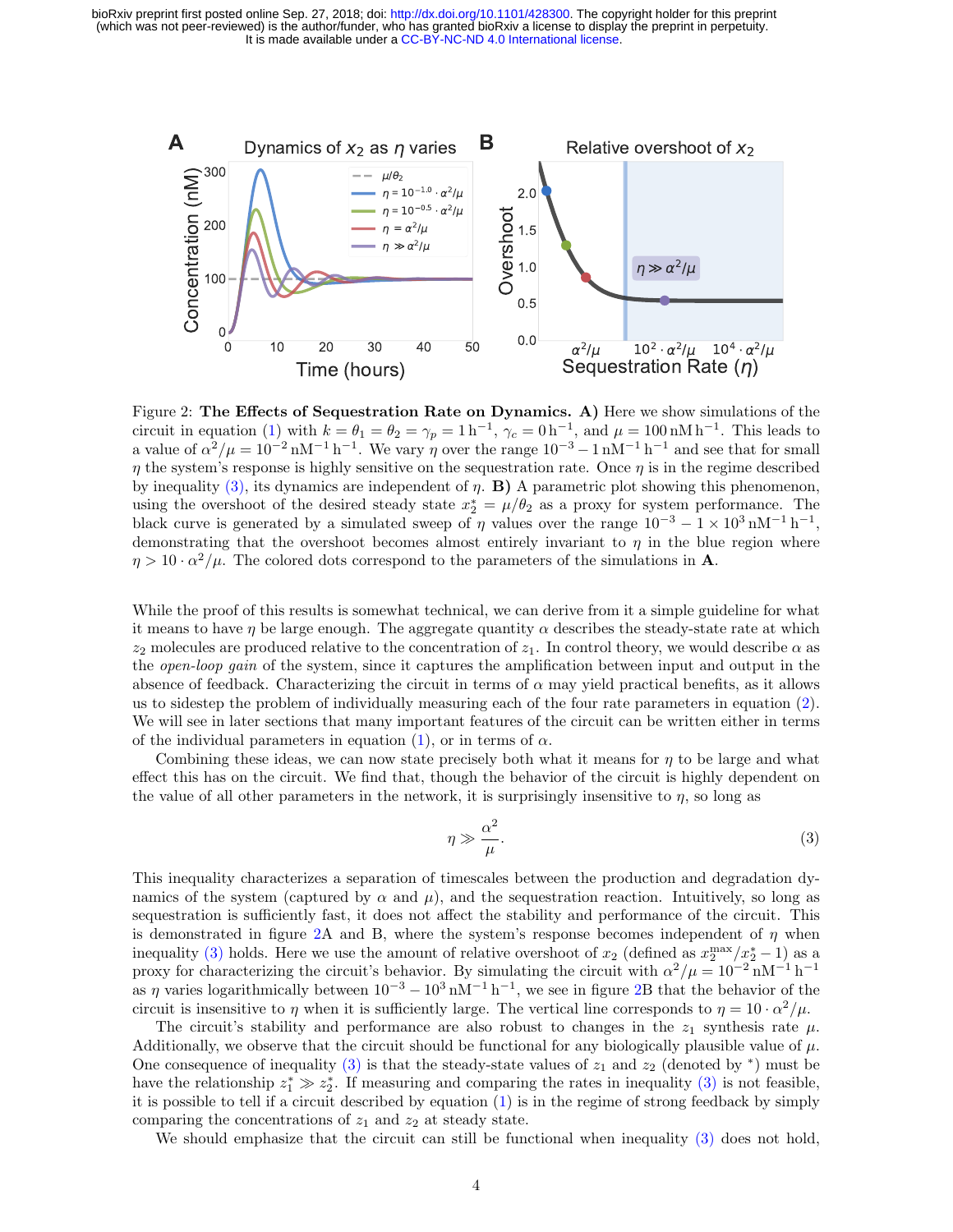however our analytic techniques yield less insight into what should be expected from the circuit in this regime. It is also important to note that inequality [\(3\)](#page-3-1) is not sufficient to guarantee good performance (a concept into which we will delve more deeply in later sections). It merely implies that, once  $\eta$  is sufficiently large, the qualitative behavior of the circuit (good or bad) will not be affected by varying it. In the next sections, our analysis will focus on the parameter regime where inequality [\(3\)](#page-3-1) holds and study how the rest of the rates in equation [\(1\)](#page-1-1) affect the system's dynamics.

#### <span id="page-4-0"></span>2.2 Instability Arises from Production Outpacing Degradation

A central question for all feedback systems is whether or not the closed-loop circuit is stable. In many engineering applications, it can be the case that poorly implemented feedback control can destabilize an otherwise stable process [\[17\]](#page-15-4). This effect is quite salient in the sequestration feedback circuit, which was shown to have unstable oscillatory dynamics (known as limit cycles) for some parameter values. Before we can begin to consider how well a given set of parameters perform, we first need a guarantee that the corresponding dynamics have the baseline functionality of being stable. Ideally, we would be able to find system-level constraints that determine a priori when the circuit will be stable or unstable. While there exist straightforward numerical methods to predict whether or not a system with a given set of parameters is stable, it is substantially more difficult to derive general parametric conditions that characterize stability.



<span id="page-4-1"></span>Figure 3: Dynamics can be Either Stable or Unstable. Here we demonstrate how inequality [\(4\)](#page-5-1) affects the dynamics of the circuit in equation [\(1\)](#page-1-1). A) This simulation uses  $k = \theta_1 = \theta_2 = \gamma_p = 1 \text{ h}^{-1}$ ,  $\gamma_c = 0 \,\rm h^{-1}$ ,  $\mu = 100 \,\rm nM h^{-1}$ , and  $\eta = 10 \,\rm nM^{-1} h^{-1}$ . We see that  $x_2$  shows some transient oscillatory behavior, but ultimately adapts the the steady-state value  $\mu/\theta_2$ . since  $\alpha = 1 h^{-1}$  and  $\gamma_p = 1 h^{-1}$ , inequality  $(4)$  holds and the system is stable. **B**) Now we run the simulation with the same parameters, except  $\theta_1 = 3 h^{-1}$ . This implies that  $\alpha = 3 h^{-1}$ , which tells us that inequality [\(4\)](#page-5-1) no longer holds and the system will become unstable. In this case, the instability takes the form of indefinite oscillations. This figure is adapted from one presented in [\[31\]](#page-16-3).

Take, for example, the relatively simple circuit described in equation [\(1\)](#page-1-1), which has 7 free parameters. While it is straightforward to numerically simulate the circuit and investigate different parameter regimes, it is not at all obvious at first glance how the circuit will perform for a particular set of parameter values. We find that, in the limit of strong feedback and no degradation of  $z_1$  and  $z_2$ , there exists a surprisingly simple relationship that determines stability. Using the same notation as in section [2.1,](#page-2-0) we find that the system is stable if and only if  $\alpha < 2\gamma_p$  (as shown in figure [3\)](#page-4-1). This says that we need the net production rate in the circuit  $\alpha$  to be slower than twice the degradation rate  $\gamma_p$ . We can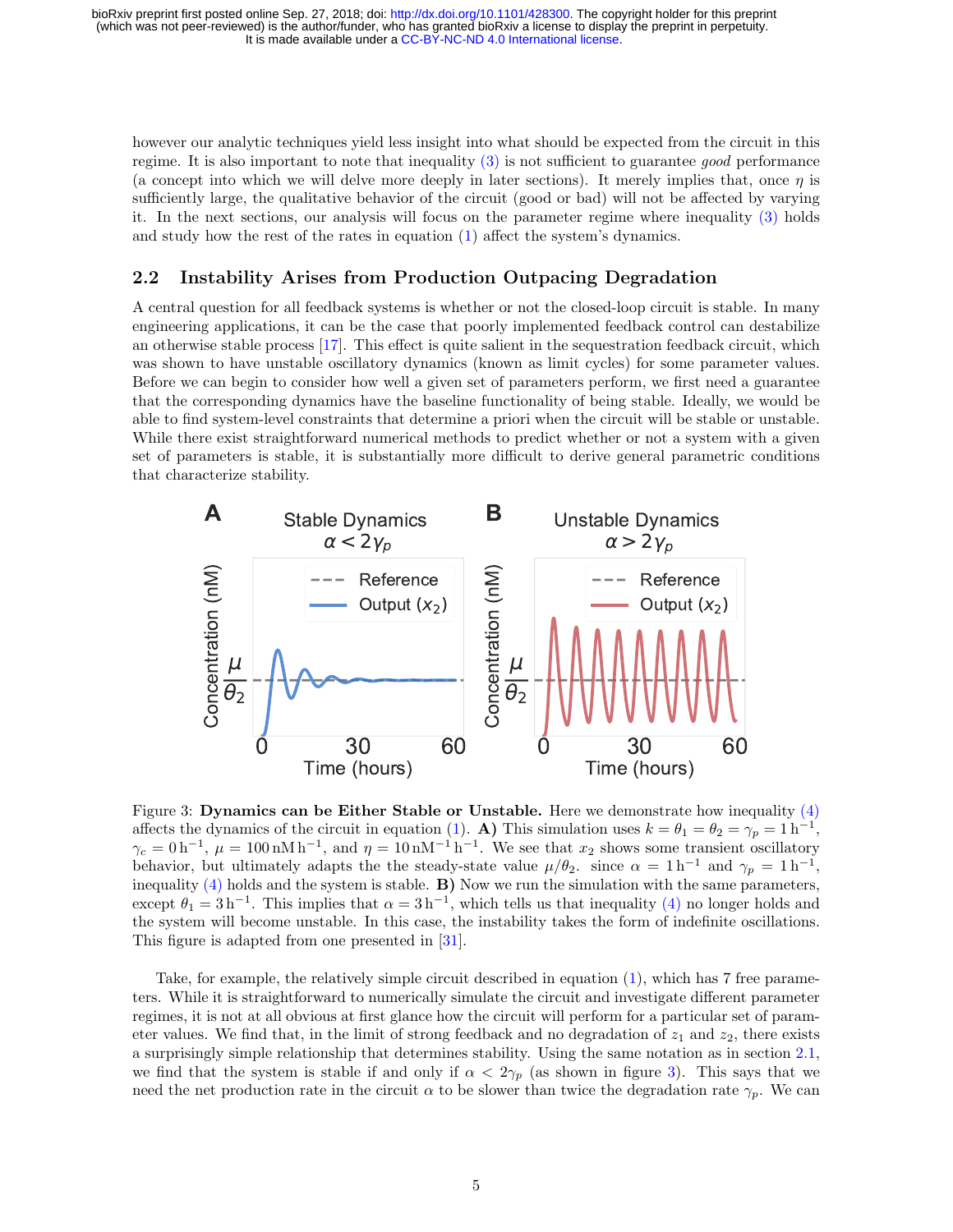rewrite this result, using the fact that  $\alpha = \theta_1 \theta_2 k / \gamma_p^2$ , in the form

<span id="page-5-1"></span>
$$
\sqrt[3]{\frac{\theta_1 \theta_2 k}{2}} < \gamma_p. \tag{4}
$$

We note that the left-hand term is proportional to the geometric mean of all the production rates in the circuit. This is another perspective from which we can observe that production needs to be, on average, slower than degradation.

An interesting property of this inequality is that  $\mu$  and  $\eta$  are conspicuously absent. The lack of dependence on  $\eta$  echoes the results we discussed in section [2.1,](#page-2-0) where we showed that the system's performance is independent of the sequestration rate in the limit of large  $\eta$ . The fact that the system does not depend on  $\mu$  makes sense because it is the only production rate in the system with units of concentration, so it must set the concentration scale for the circuit. We should expect that simply changing the units of concentration in the model should not affect stability. It then follows that varying  $\mu$  is analogous to changing the units of concentration, and consequently should not affect stability and performance. We also find that the system is intrinsically stable when there is only one process species in figure [1A](#page-1-0), which we prove in [\[31\]](#page-16-3). We find that for the case of  $n > 2$  species we can derive results analogous to inequality [\(4\),](#page-5-1) implying that there is a qualitative difference performance between  $n = 1$ species and  $n \geq 2$  species.

To further investigate inequality [\(4\),](#page-5-1) we will assume that both the process parameters ( $\gamma_p$  and k) and the desired set point (determined by  $\mu/\theta_2$ ) are fixed. Since we assumed that we are in the regime where  $\eta$  is large enough to not matter, the only remaining parameter to tune is  $\theta_1$ . We can interpret  $\theta_1$  as quantifying the strength of interaction between the control species  $z_1$  and the process species  $x_1$ . In this sense, inequality [\(4\)](#page-5-1) tells us that there is a limit on how strong the connection between the controller and the process can be. It is then natural to ask how varying  $\theta_1$  affects the circuits performance. To do this, we first need to define the relevant system-level performance metrics.

#### <span id="page-5-0"></span>2.3 There is a Performance Tradeoff Between Speed and Robustness

In the previous section we noted that, for a given set of parameters, there is a maximum value that  $\theta_1$  can take such that the controller remains stable. Picking the rate  $\theta_1$  to be fast will speed up the response of the circuit, however if there is variability in  $\theta_1$  the circuit may inadvertently exceed the limit set by inequality  $(4)$  and consequently become unstable. In this context, one way to characterize a circuit's robustness is to determine not only if it is stable, but also that there are no small parameter changes that would result in it becoming unstable. A robust circuit is one that is far from instability, whereas a fragile circuit will be very near the stability boundary in inequality [\(4\).](#page-5-1)

These observations yield a tradeoff: in order for the response time of the circuit to be as short as possible  $\theta_1$  should be fast, however this necessarily makes the circuit more fragile. This notion of robustness is distinct from robustness of steady state, which is more commonly studied in biological contexts [\[13,](#page-15-11)[14\]](#page-15-12). While steady-state robustness is fairly easy to define, as it is simply the error between the actual steady state of a system and a desired steady state, this notion of fragility requires more sophisticated mathematical tools and is generally difficult to solve for analytically. We discuss these theoretical methods in detail in [\[31\]](#page-16-3), where we show that a good approximation of the fragility of the system has the form

<span id="page-5-2"></span>
$$
\mathcal{F} = \frac{2\gamma_p^3 + \theta_1 \theta_2 k}{2\gamma_p^3 - \theta_1 \theta_2 k} = \frac{1 + \frac{\alpha}{2}}{1 - \frac{\alpha}{2}}.
$$
\n(5)

An equivalent interpretation of  $\mathcal F$  is as quantifying the system's worst-case amplification of distur-bances. As a sanity check we can see that, when we have equality in inequality [\(4\)](#page-5-1) (i.e.  $\theta_1 \theta_2 k = 2\gamma_p^3$ ), the fragility  $\mathcal{F} = \infty$  corresponding to the circuit becoming unstable. When  $\theta_1 \theta_2 k < 2\gamma_p^3$ ,  $\mathcal{F}$  increases monotonically as  $\theta_1$  increases. If  $\theta_1 = 0$ , then  $\mathcal{F} = 1$  corresponding to no disturbance amplification (but also no control). We see in figure [4A](#page-6-1) that equation [\(5\)](#page-5-2) yields a tradeoff curve that concisely capture the relationship between  $\mathcal F$  and  $\theta_1$ .

The upshot of this characterization is that we can now precisely quantify the performance tradeoff between speed and robustness. Where inequality [\(4\)](#page-5-1) gave us a binary condition for stability, equation [\(5\)](#page-5-2) provides a more nuanced measure of the circuit's performance. Figure [4B](#page-6-1) demonstrates the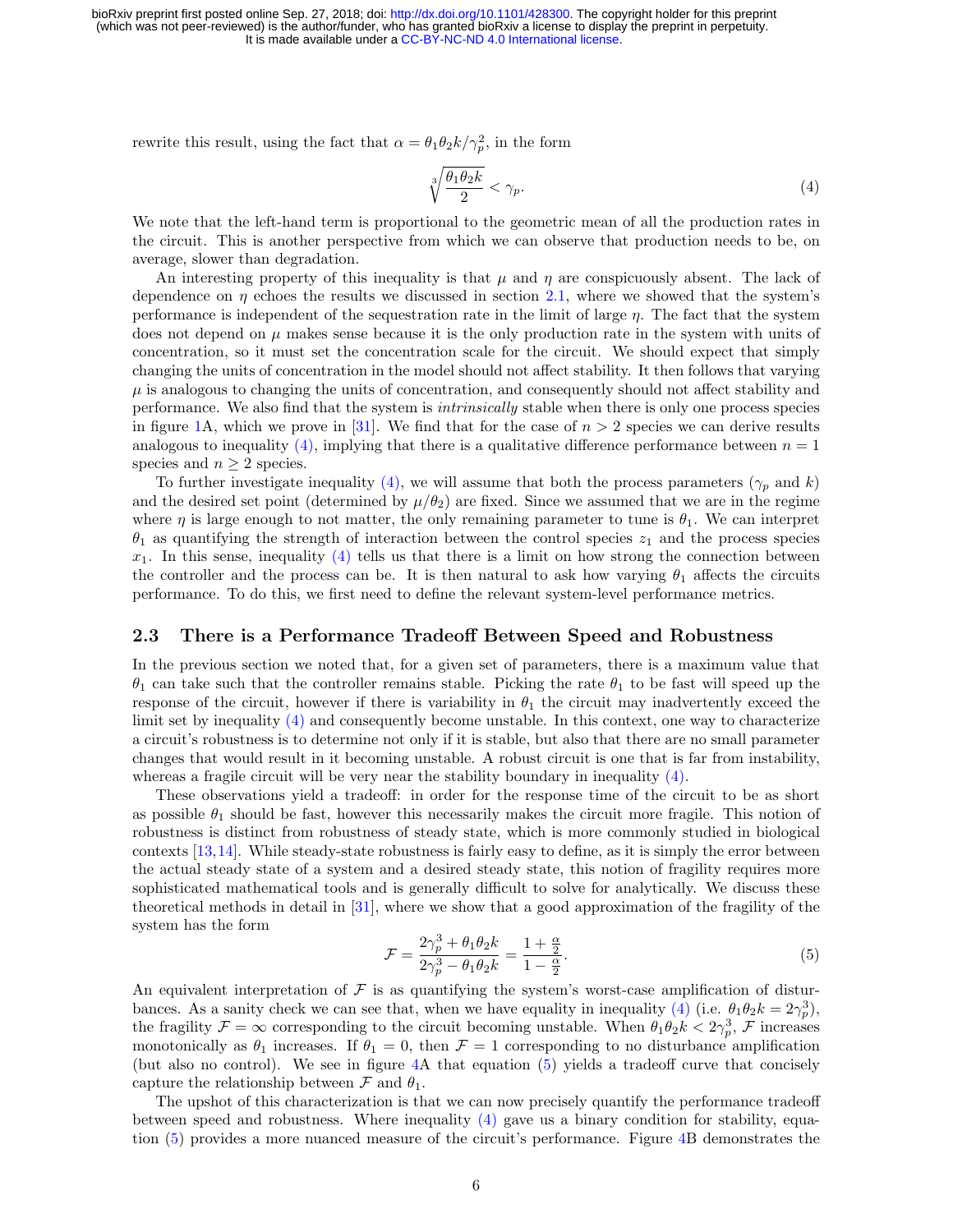

<span id="page-6-1"></span>Figure 4: A Performance Tradeoff Between Response Time and Fragility. A) Here we show a tradeoff curve demonstration the relationship between response time (parametrized by  $\theta_1^{-1}$ ) and fragility (as described in equation [\(5\)](#page-5-2)). While an ideal system would have both a fast response and be minimally fragile (i.e. robust), this curve shows that, given all other parameters the system only has so much freedom to simultaneously optimize its performance. B) These trajectories corresponding to parameters associated with the colored dots in A, showing how fragility and response time relate to the actual dynamics of the circuit. We see that the blue curve rises quickly, but is highly oscillatory and takes a long time to settle. Conversely, the purple curve has a slow rise time, but is quite robust and settles quickly. In each plot we vary  $\theta_1$  and use  $k = \theta_2 = \gamma_p = 1 \text{ h}^{-1}$ ,  $\gamma_c = 0 \text{ h}^{-1}$ ,  $\mu = 100 \text{ nM h}^{-1}$ , and  $\eta = 10 \text{ nM}^{-1} \text{ h}^{-1}$ . This figure is adapted from one presented in [\[31\]](#page-16-3).

effects of this tradeoff on the system's dynamics. We see that, as the initial response time of the system decrease  $(\theta_1$  increases), the system begins to oscillate and takes a much longer time to settle in to its steady-state value. These oscillations are indicative of the system approaching instability, a topic we explore in more depth in [\[31\]](#page-16-3).

# <span id="page-6-0"></span>2.4 Controller Degradation Improves Stability but Introduces Steady-State Error

So far we have neglected the effects of degradation on the control species  $z_1$  and  $z_2$ , assuming that they are only removed from the system by the sequestration reaction. Under this assumption, the results of the previous section tells us that the system is, in a sense, fundamentally constrained in its performance. We might hope, then, that nonzero controller degradation ( $\gamma_c > 0$ ) might give us an addition knob to tune in designing sequestration feedback circuits.

This turns out to be precisely the case, as is shown in figure [5.](#page-7-0) If all other parameters are held constant, the control species degradation rate  $\gamma_c$  decreases the fragility of the system at the cost of introducing steady-state error. Again assuming the limit of large  $\eta$ , we show in [\[31\]](#page-16-3) that there is a simple expression for this error, which we denote by  $\varepsilon$ :

<span id="page-6-2"></span>
$$
\varepsilon = \frac{\mu/\theta_2 - x_2^*}{\mu/\theta_2} = \frac{1}{1 + \frac{\alpha}{\gamma_c}}.\tag{6}
$$

We can think of  $\varepsilon$  as capturing the steady-state error of  $x_2$  relative to the desired set point we would expect in the absence of controller degradation  $(\mu/\theta_2)$ . It is useful to think of controller degradation as adding 'leakiness' into the feedback mechanism. Imagine a scenario where  $x_2 > \mu/\theta_2$ . Ideally, this would cause an increase in  $z_2$  that precisely compensates for the mismatch. This increase in  $z_2$ will reduce the amount of  $z_1$  via sequestration. If, however,  $z_1$  is also degraded, there will be two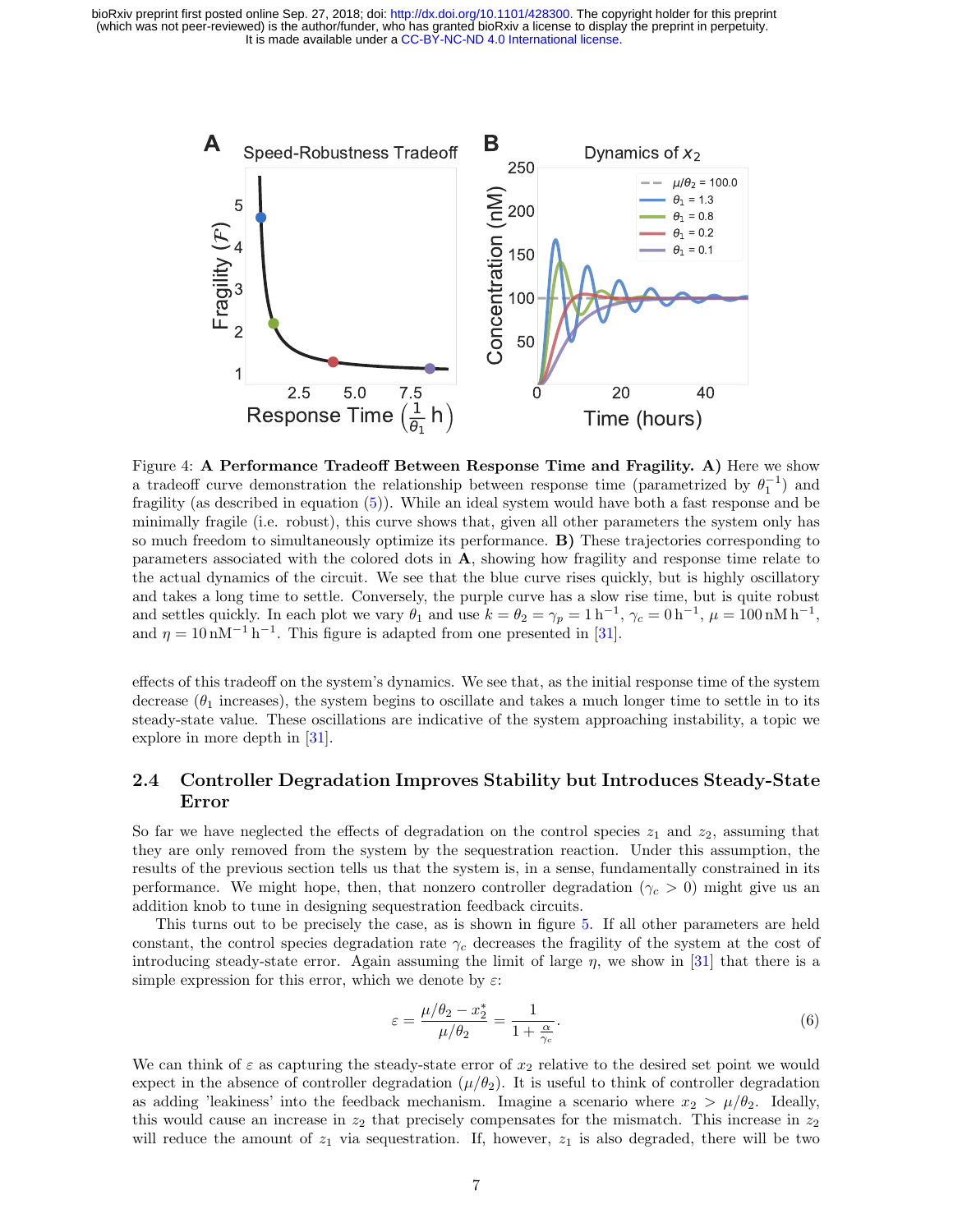mechanisms through which  $z_1$  is removed, namely degradation and sequestration. If we imagine a scenario in which  $\gamma_c$  is extremely large, then every  $z_1$  molecule would likely be degraded before having a chance to be sequestered by a  $z_2$  molecule. If this were the case, then  $x_2$  cannot possible be using feedback to track the set point  $\mu/\theta_2$ , because there is effectively no way for the increase in  $z_2$  to affect the concentration of  $z_1$ . In equation [\(6\)](#page-6-2), we see that  $\varepsilon = 0$  if  $x_2^* = \mu/\theta_2$  (no error), and  $\varepsilon = 1$  when  $x_2^* = 0$  (maximum error).



<span id="page-7-0"></span>Figure 5: Controller Degradation Introduces Steady-State Error. A) We see that controller degradation  $\gamma_c > 0$  improves stability at the cost of introducing steady-state error. This tradeoff curve is a parametric plot where  $\gamma_c$  is varied and equation [\(6\)](#page-6-2) is compared to a generalization of equation [\(5\)](#page-5-2) that incorporates the effects of  $\gamma_c$ . B) Here we show the effects of the tradeoff in **A** on the dynamics of  $x_2$ . The parameters are chose such that, if  $\gamma_c = 0$ , the system would be unstable. The trajectory with small  $\gamma_c$  (blue) is stabilized, but still has long-term oscillations indicative of fragility, but has little steady-state error. The trajectory with large  $\gamma_c$  (purple) is extremely robust, but with large steady-state error. We vary  $\gamma_c$  and and use  $k = \theta_2 = \gamma_p = 1 \text{ h}^{-1}$ ,  $\theta_1 = 2 \text{ h}^{-1}$ ,  $\mu = 100 \text{ nM h}^{-1}$ , and  $\eta = 300 \,\text{nM}^{-1} \,\text{h}^{-1}$ . C) In this tradeoff curve, we hold the error  $\varepsilon = 0.1$  constant by varying both  $\theta_1$ and  $\gamma_c$  as a constant ratio. We now observe that there is a tradeoff between fragility and leakiness, the latter parametrized by  $\gamma_c$ . Intuitively, if  $\gamma_c$  is large, then many copies of  $z_1$  and  $z_2$  are being degraded without ever being involved in the feedback process. **D**) We see that simulated trajectories display constant steady-state error, with less oscillatory behavior when  $\gamma_c$  is large. Panels C and D use the same parameters as **A** and **B**, with the exception that  $\theta_1$  is no longer fixed. This figure is adapted from one presented in [\[31\]](#page-16-3).

It is also possible to describe the fragility F for the case where  $\gamma_c > 0$ . This expression is much more complex than the one presented in equation  $(5)$ , so we refer the reader to our analysis in [\[31\]](#page-16-3) for details. The qualitative behavior of F is shown in figure [5A](#page-7-0), where increasing  $\gamma_c$  decreases fragility. Combining these observations, we see that varying controller degradation introduces a tradeoff between steadystate error and robustness. Increasing  $\gamma_c$  reduces F at the cost of increasing  $\varepsilon$ . Figure [5B](#page-7-0) demonstrates this effect via simulations of equation [\(1\)](#page-1-1) with increasing values of  $\gamma_c$ . We see that the trajectory with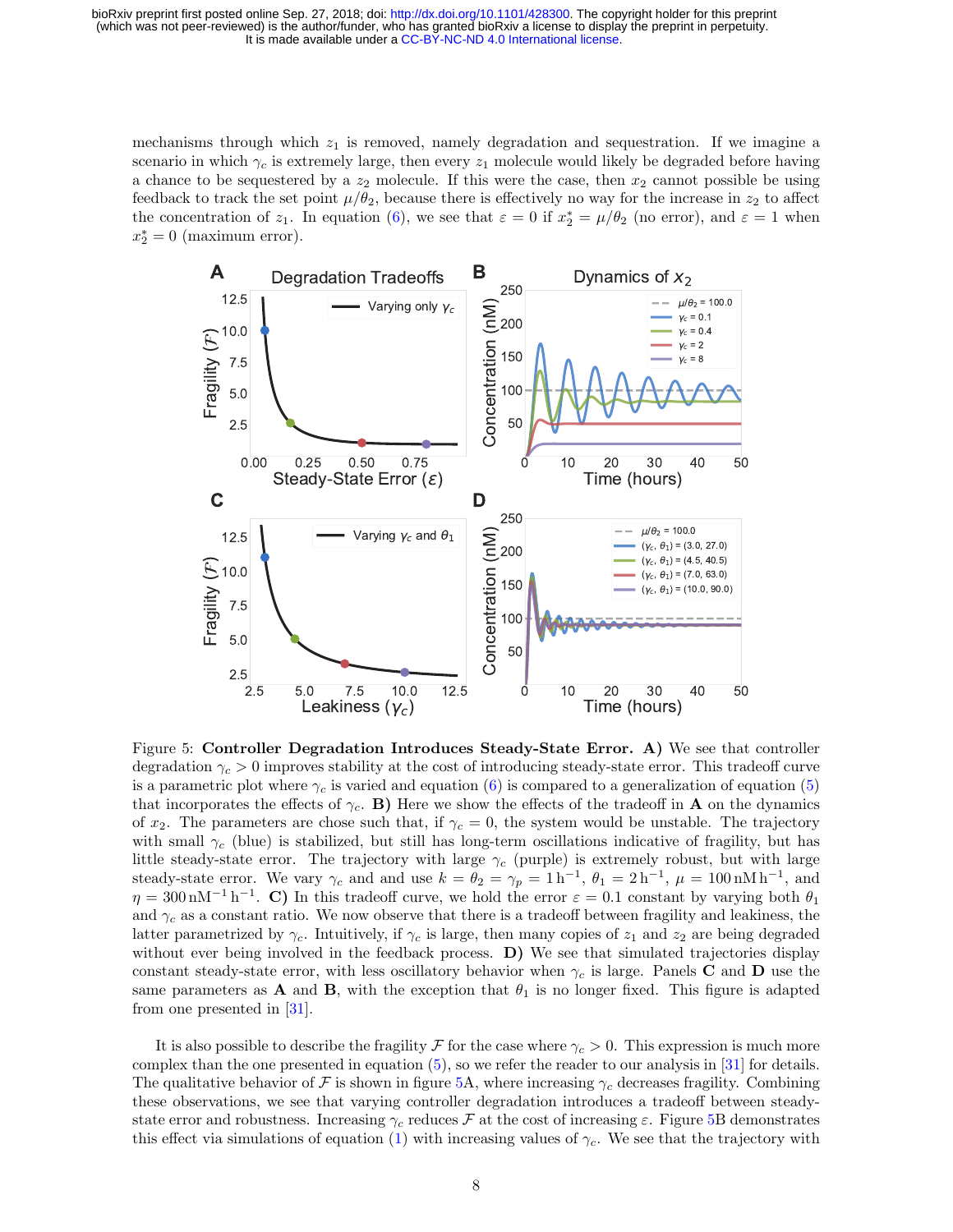large controller degradation (purple) is far more stable than the trajectory with small degradation (blue), however the latter differs substantially from the original set point  $\mu/\theta_2$ .

If it were the case that this error were simply a constant offset, then it could, in principle, be corrected for after the fact. The issue, however, is that the error is highly parameter dependent, as can bee seen from equation [\(6\)](#page-6-2). If the goal is to ensure that the steady-state value of  $x_2$  is robust to variation in parameters, this error term may undermine the whole purpose of the circuit. Ideally, we would have some way to preserve the increased stability from controller degradation without suffering the consequences of large error. Fortunately, this is possible if we think not only in terms of varying  $\gamma_p$ , but also the production rate  $\theta_1$ .

equation [\(2\)](#page-2-1), tells us that  $\alpha$  is proportional to  $\theta_1$ . This means that, if we increase  $\theta_1$  to match an increase in  $\gamma_c$ , it would be possible to hold the error in equation [\(6\)](#page-6-2) constant. This would not necessarily be very interesting if this increase in  $\theta_1$  increased F by a corresponding amount, however it turns out that we are still about to decrease F while keeping the ratio  $\theta_1/\gamma_c$  constant, as seen in figure [5C](#page-7-0). We see in figure [5D](#page-7-0) this effect in simulations, where each trajectory has a constant steadystate error of  $\varepsilon = 0.1$ , however the trajectory with larger  $\gamma_c$  values are significantly less oscillatory. This tells us that, if high turnover of  $z_1$  and  $z_2$  is not too costly, it is possible to mitigate the downside of degradation while preserving its benefits.

### <span id="page-8-0"></span>2.5 Sequestration Feedback in a Synthetic Bacterial Growth Control Circuit

The results presented so far have focused on the simple model of sequestration feedback presented in figure [1.](#page-1-0) This approach has facilitated our development of theoretical results that characterize some of the important features of sequestration as a mechanism for biological feedback control. We will now make use of the insights gained from the simplified model to study a particular synthetic bacterial growth control circuit. We show that the conceptual guidelines developed so far yield practical insight into the design of this circuit. Specifically, we find that the incorporation of controller degradation can lead to dramatically improved performance. The mathematical details of this analysis are presented in [\[31\]](#page-16-3), here will show simulation results and explain at a high level how the theory can help guide circuit design.

A diagram of the circuit architecture is presented in figure [6A](#page-9-0), where growth control is achieved by regulating the production of the toxin CcdB. Conceptually, if the intracellular concentration of toxin is proportional to the total number of cells, then the population as a whole will converge to a steady-state size that is less than the carrying capacity of the environment. The circuit uses a quorum sensing mechanism (involving the autoinducer AHL) to implement the coupling between population size and CcdB expression. The circuit described so far is capable of constant regulation, but lacks an extracellular mechanism through which we can control the population size (assuming that we do not want to be directly tuning protein expression, for example by altering the strength of ribosome binding sites).

The desired control can be implemented with molecular sequestration. For simplicity we will focus our modeling efforts on the particular mechanism of sense-antisense RNA pairing, however it would also be feasible to implement sequestration with sigma factor/anti-sigma factor binding or toxin/antitoxin binding. An antisense RNA (asRNA) is one that has a complimentary sequence to a messenger RNA (mRNA) strand. This complimentarity allows an asRNA to hybridize with an mRNA and block translation. By controlling the expression of asRNA, it is possible to modulate how responsive CcdB expression is to changes in AHL concentration and thus control the total size of the population. This architecture was originally proposed for experimental purposes in [\[32\]](#page-16-4), and a functionally similar circuit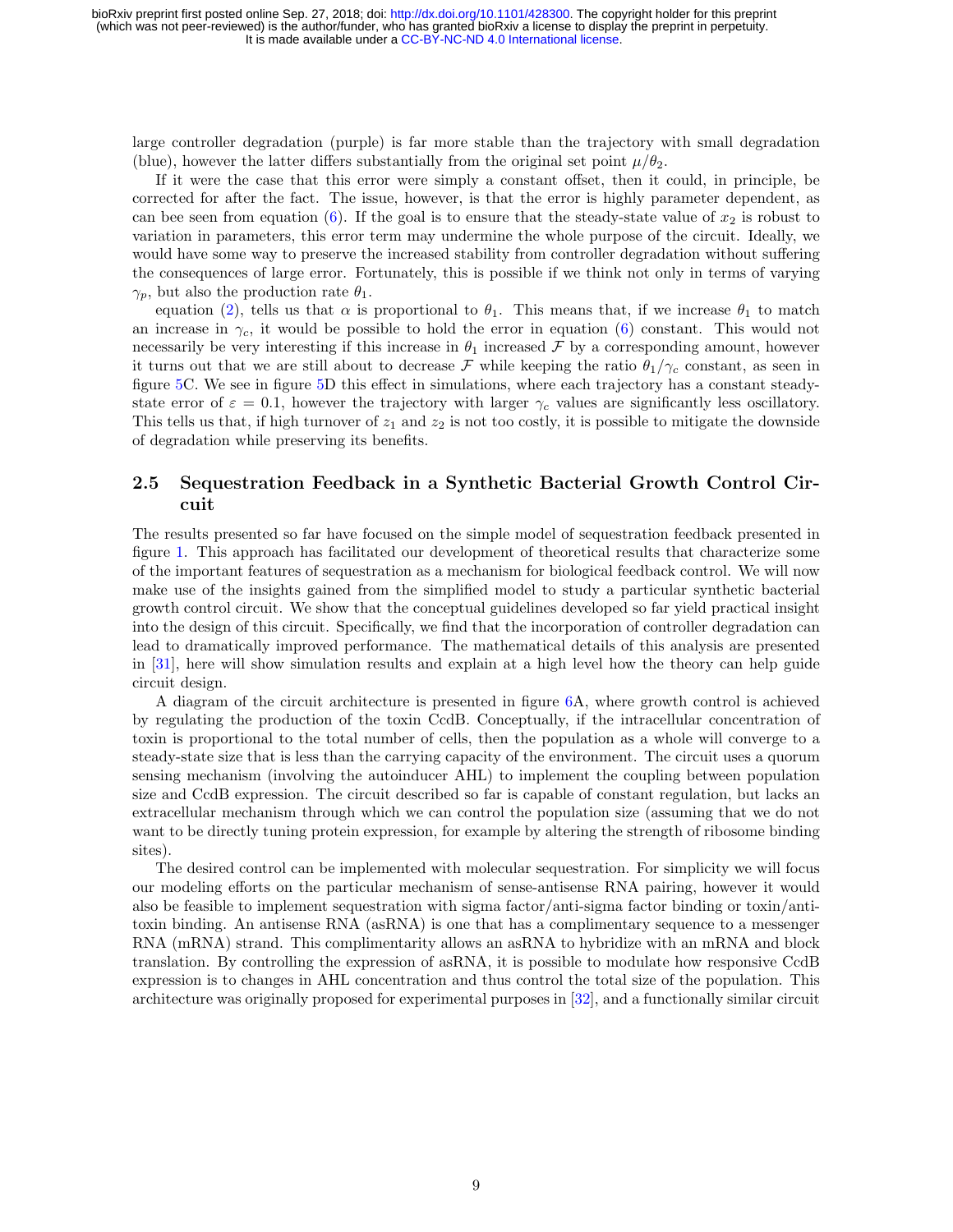

<span id="page-9-0"></span>Figure 6: A Synthetic Growth Control Circuit. A) The circuit diagram for the dynamics de-scribed in equation [\(7\)](#page-9-1). **B)** Simulations of the growth control circuit without RNA degradation (solid lines) for various set points  $\mu$  (dashed lines). This architecture exhibits the precise adaptation property, though the response is relatively slow and oscillatory. C) Here we see the same circuit simulated with RNA degradation. The response is much faster and more robust, however there is non-zero steady-state error for each trajectory. D) Here we again simulate the circuit without degradation, but now vary  $k_R$ . We see qualitatively similar performance tradeoffs to those in figure [4.](#page-6-1) **E**) As before, we see that adding controller degradation yields a very fast and consistent response. For these particular parameters, the circuit can achieve this performance with relatively little steady-state error. For all circuits we use the parameters  $N_m = 10^9$ ,  $r = 1 h^{-1}$ ,  $\eta = 20$  nM<sup>-1</sup> h<sup>-1</sup>,  $k_p = 10 h^{-1}$ ,  $\gamma_p = 3 h^{-1}$ ,  $G_a = 10^{-6}$  nM, and  $\tau = 4 \times 10^{-3}$  nM<sup>-1</sup> h<sup>-1</sup>. Panel **B** uses  $k_R = 0.1$  h<sup>-1</sup> and **C** uses  $k_R = 10$  h<sup>-1</sup> and  $\gamma_R = 20 h^{-1}.$ 

was tested in [\[33\]](#page-16-5). We model this circuit with the following set of differential equations:

$$
\frac{d}{dt}[\text{CcdB}] = k_p[\text{mRNA}] - \gamma_p[\text{CcdB}] \tag{7a}
$$

<span id="page-9-1"></span>
$$
\frac{d}{dt}N = rN\left(1 - \frac{N}{N_m}\right) - \tau[\text{CcdB}]N\tag{7b}
$$

$$
\frac{d}{dt}[\text{mRNA}] = k_R G_a N - \eta[\text{mRNA}][\text{asRNA}] - \gamma_R[\text{mRNA}] \tag{7c}
$$

$$
\frac{d}{dt}[\text{asRNA}] = \mu - \eta[\text{mRNA}][\text{asRNA}] - \gamma_R[\text{asRNA}].\tag{7d}
$$

Quantities of the form  $[\cdot]$  represent intracellular concentrations for each cell, and N represents the total number of cells. N follows logistic dynamics with an additional death rate due to toxicity  $\tau$ proportional to the concentration of [CcdB] per cell. [CcdB] is a protein that is toxic to the cell, [mRNA] is the corresponding messenger RNA, the transcription of which we model as being induced by a quorum sensing ligand that is produced at a rate proportional to  $N$ , and  $|\text{asRNA}|$  is an antisense RNA that has a complementary sequence to the CcdB mRNA, thus acting as a sequestering partner. The term  $G_a$  captures the gain between N and mRNA induction mediated by the quorum-sensing molecule AHL. We can think of [asRNA] and [mRNA] as representing  $z_1$  and  $z_2$ , and the quantities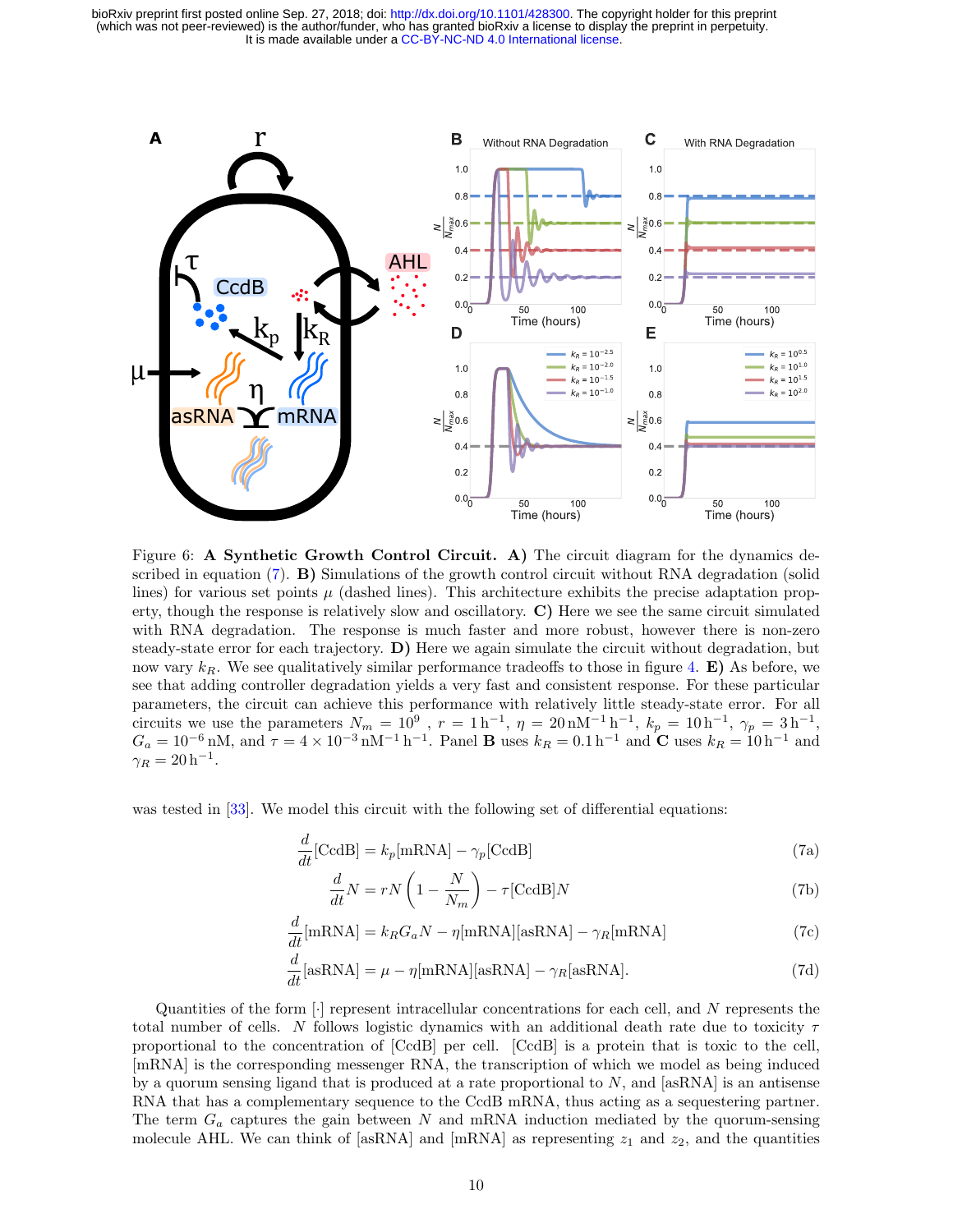[CcdB] and N as representing  $x_1$  and  $x_2$ . This highlights the generality of the modeling framework in *figure*  $1A$  $1A$ : because we did not make any assumptions about the particular nature of the underlying variables, we are able to analyze a circuit with extremely heterogeneous underlying quantities (i.e. RNA, proteins, and cell population).

Figure [6B](#page-9-0) demonstrates how the growth control circuit adapts to various steady-state population levels when there is no controller degradation ( $\gamma_R = 0$ ). The steady state is set by varying  $\mu$ . When possible, parameters for this model are taken from [\[34\]](#page-16-6). What is clear across all set points is that the population first grows to carrying capacity before the circuit is activated. Intuitively, the blue curve in Figure [6B](#page-9-0) has a large amount of asRNA that sequesters mRNA. Because of this, it takes longer to accumulate enough mRNA to make CcdB and lower the population level. In contrast, the purple curve has comparatively little asRNA, effectively increasing the rate at which CcdB can be produced. Qualitatively similar long-term oscillatory behavior in a CcdB-based growth control circuit was observed in [\[35\]](#page-16-7).

Since [\[34\]](#page-16-6) does not explicitly model transcription, we would ideally pick realistic transcription and translation timescales for bacteria. If we were to naively assume that we could model asRNA and mRNA as if they were like  $z_1$  and  $z_2$  in section [2.3,](#page-5-0) i.e. neglecting controller degradation and assuming they are only removed via sequestration, then we run into an issue. Because the sequestration mechanism modeled in section [2.3](#page-5-0) assumes that controller degradation is negligible, we must use a very small mRNA synthesis rate to achieve stable dynamics, assuming all other parameters are fixed in a biologically plausible regime, even if sequestration is fast. This leads to a slow circuit response and a large transient overshoot. This is demonstrated in figure [6B](#page-9-0), where CcdB production is so slow that the population reaches carrying capacity before the circuit can become active. In Figure [6D](#page-9-0) we see similar dynamics to those in figure [4,](#page-6-1) where the circuit faces harsh tradeoffs between speed and robustness.

We see from figure [6C](#page-9-0) and E that good performance requires not only that RNA is removed via sequestration, but also that it is degraded at a nontrivial rate. At the cost of a lack of precise adaptation, these circuits display dramatically improved performance. In figure [6C](#page-9-0) and E, the transient overshoot from figure [6B](#page-9-0) and D has almost entirely disappeared, and each system adapts on a nearly identical time scale, independent of  $\mu$ . Figure [6D](#page-9-0) and E compare performance for various values of  $k_R$ in each system. Figure [6E](#page-9-0) shows that the introduction of  $\gamma_R$  makes the system's dynamics extremely robust to variations in  $k_R$  over a wide range of values. We can interpret  $\gamma_R$  as introducing a third tradeoff dimension, namely steady-state error. By allowing the system flexibility along this axis, its speed and robustness are greatly improved.

#### <span id="page-10-0"></span>2.6 Noise and Fragility Are Two Sides of the Same Coin

Our analysis so far has assumed that the underlying circuit is perfectly deterministic, i.e. that its dynamics can be modeled by systems of ordinary differential equations. While these models serve as a good starting point for studying many biomolecular systems, they do not capture the effects of noise on the system. While noise is not always an important feature of biological processes, it can sometimes drastically alter the actual behavior of a circuit in a cell (for example, when certain molecules are at a low copy number)  $[5, 36]$  $[5, 36]$  $[5, 36]$ .

Here we will examine the steady-state variance of the output species  $X_2$  of the sequestration feedback system when its dynamics follow a stochastic chemical reaction model and relate it to the performance of the deterministic model equation [\(1\)](#page-1-1). The capitalization in  $X_2$  reflects that this it is now a random variable, whereas  $x_2$  in equation [\(1b\)](#page-1-4) is deterministic. To simplify our analysis, we will return to the assumption that there is no controller degradation ( $\gamma_c = 0$ ). In [\[20\]](#page-15-7), the authors observed that there exist parameter values such that the deterministic model is unstable, but the average behavior of the stochastic model is stable (i.e. each species, on average, adapts to the desired steady-state concentration). We might think of each stochastic simulation representing a single cell's dynamics, and the average representing the population-level behavior.

We find that, while this result regarding the mean behavior is correct, it does not tell the whole story. In particular we show that, while the population *average* is generally well behaved, the population variance can become large. In other words the population as a whole is predictable, however there is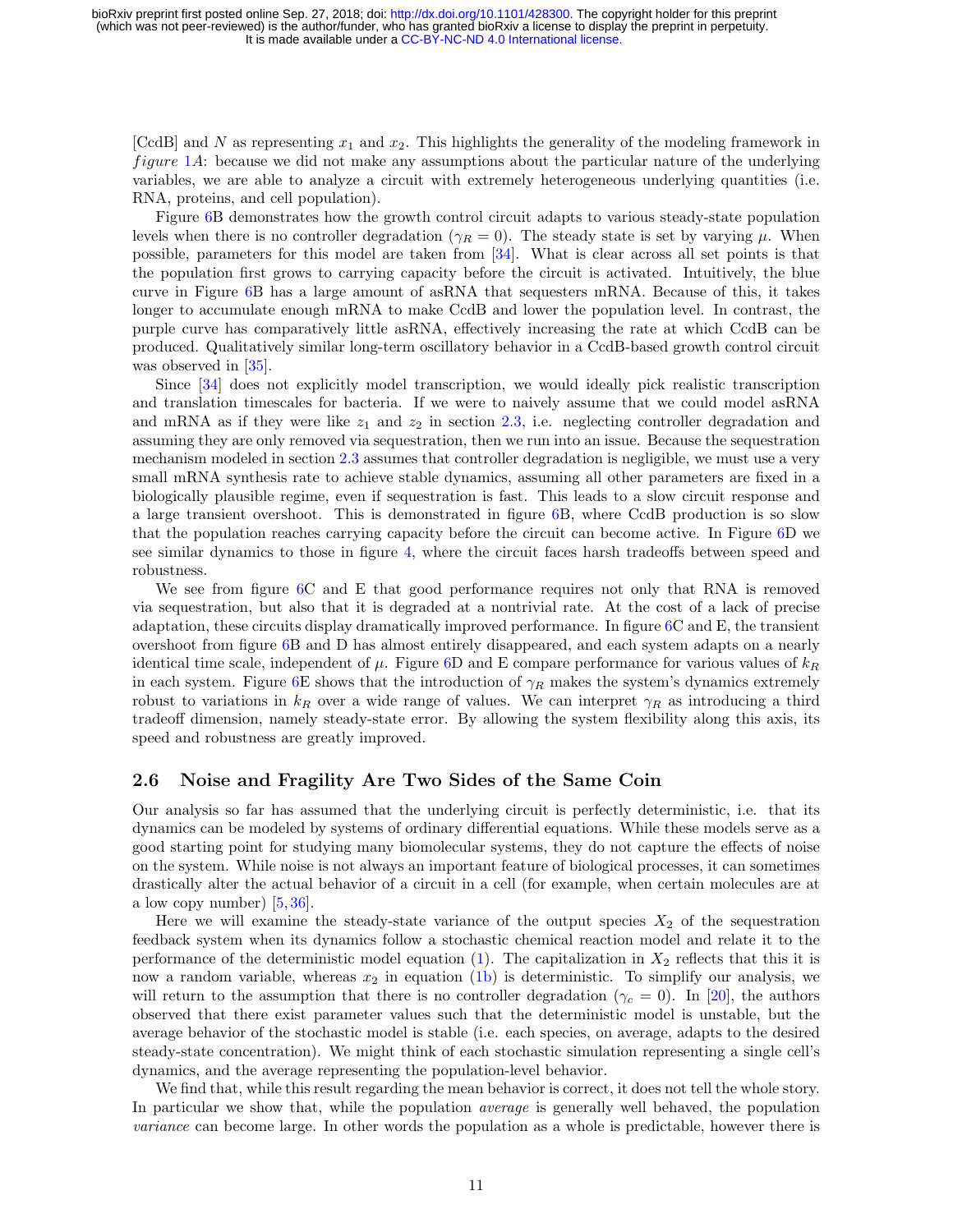

<span id="page-11-0"></span>Figure 7: The Relationship Between Noise and Robustness. A) Here we see a general tradeoff between response time and noise (quantified by the Fano factor) of the sequestration feedback network. This is analogous to the tradeoff in figure [4A](#page-6-1). The plot demonstrates the approximate behavior of equation [\(8\)](#page-12-0) (black), simulation results for the same approximate model (blue), and simulation results for the fully nonlinear model without approximations (green). **B**) For  $\theta_1 = 0.75 \text{ h}^{-1}$ , the deterministic and stochastic mean converge with good performance; individual stochastic trajectories are not very noisy. C) For  $\theta_1 = 1.3 \,\mathrm{h}^{-1}$ , the deterministic and stochastic mean have damped oscillations; individual stochastic trajectories are noisy. D) For  $\theta_1 = 3.5 \,\mathrm{h}^{-1}$ , the deterministic model is unstable and oscillates while the stochastic mean is stable, as demonstrated in  $[20]$ . We see however, that the individual trajectories oscillate with randomized phase. In all simulations  $k = \theta_2 = \gamma_p = 1 \text{ h}^{-1}$ ,  $\eta = 10 \text{ h}^{-1} \text{ nM}^{-1}$ ,  $\mu = 100 \text{ nM h}^{-1}$ . Mean trajectories and standard deviations are computed using  $N = 1000$  trajectories.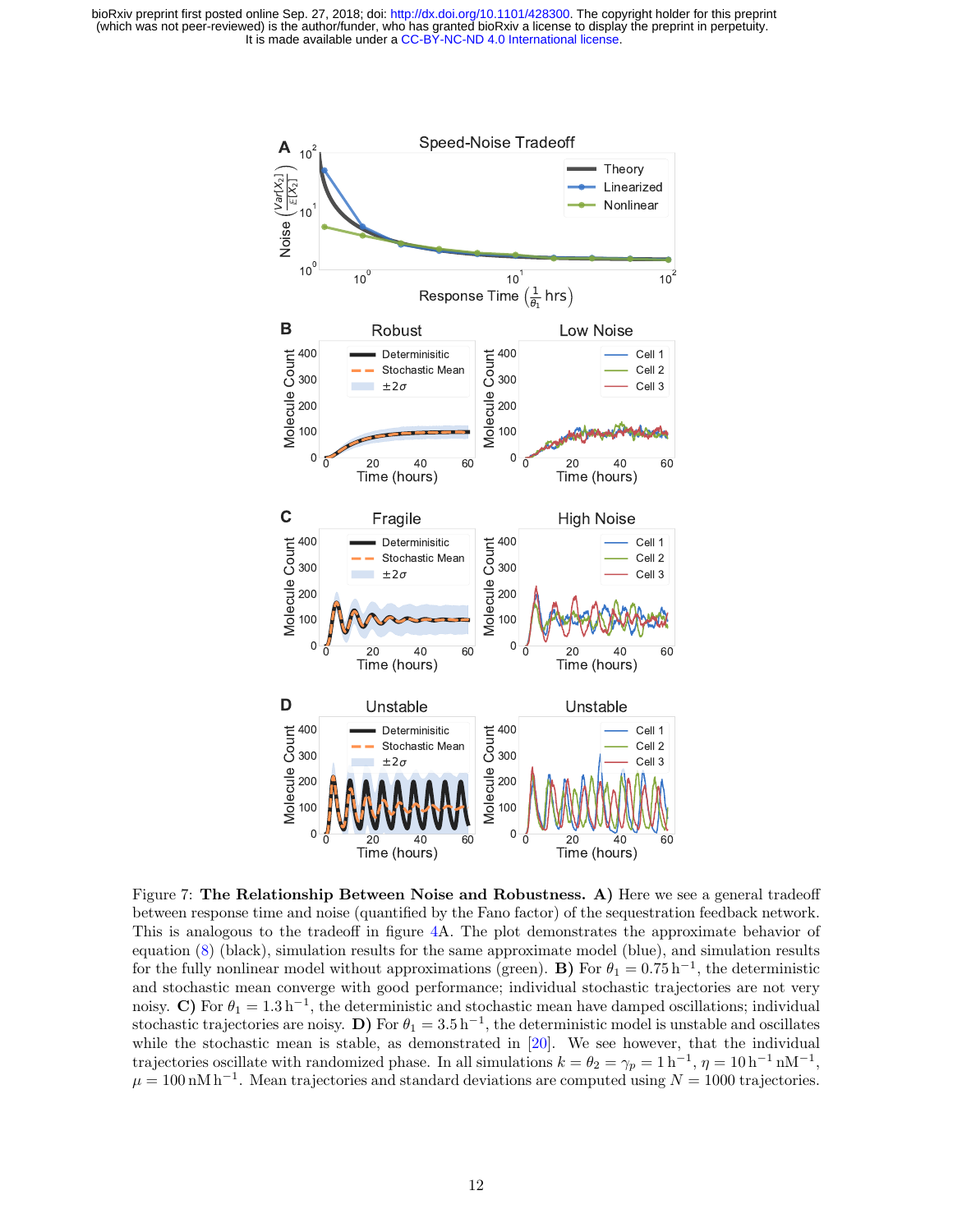a large amount of cell-to-cell variability at any given time. In fact, it is the case that the noise scales in approximately the same way as the fragility of the system in equation [\(5\)](#page-5-2) (as shown in figure [7A](#page-11-0)).

Formally, we derive an approximate expression for the steady-state Fano factor (the variance divided by the mean) of  $X_2$  in the limit of fast sequestration:

<span id="page-12-0"></span>
$$
\text{Fano}[X_2] = \frac{\text{Var}[X_2]}{\mathbb{E}[X_2]} \approx \frac{\gamma_p (2\theta_1 k + k\gamma_p + 2\gamma_p^2)}{2\gamma_p^3 - \theta_1 \theta_2 k} \tag{8}
$$

We see in figure [7A](#page-11-0) that the variability of  $X_2$  increases as the deterministic system approaches instability. This illustrates that there is a fundamental tradeoff such that the system can be either fast and noisy or slow and accurate, mirroring the deterministic tradeoff described in figure [4.](#page-6-1) We can get a sense for why this happens by observing that the denominator in equation [\(8\)](#page-12-0) is the same as the denominator of equation [\(5\)](#page-5-2). This tells us that we can expect each expression to grow in the same way as the respective denominators approaches 0. Thus, there is an intimate connection between the sensitivity of the deterministic sequestration feedback system, which corresponds to oscillatory behavior, and the sensitivity of the stochastic sequestration feedback system, which corresponds to increased noise. To give a more concrete sense for this relationship, we present representative simulation results that demonstrate this behavior.

In figure [7B](#page-11-0), we see that a slow and robust deterministic performance (in the sense described in section [2.3\)](#page-5-0) corresponds to a stochastic model with low noise. The left panel shows the mean behavior matching closely to the deterministic trajectory, with a fairly small amount of noise throughout the simulations. The right panel displays some sample individual trajectories, which essentially look like we would expect: closely following the mean with small deviations. If we look at figure [7C](#page-11-0), we see that the deterministic model and the mean of the stochastic model converge to the reference quickly, with damped oscillations. Just as the fragility of the deterministic system is larger in the left panel, we see that the corresponding noise in the stochastic system is much larger than in figure [7B](#page-11-0). Just as speed increased fragility in section [2.3,](#page-5-0) it appears to increase variability here. We note that these results assume that the sequestration reactions constitutes the only feedback in the system, recent work has shown that additional feedback loops can potentially serve to reduce noise [\[37\]](#page-16-9).

Finally, figure [7D](#page-11-0) demonstrates a parameter regime where the deterministic model becomes unstable. In the left panel we see precisely the type of behavior described by Briat et al. in [\[20\]](#page-15-7), where the stochastic mean appears to converge despite deterministic instability. The right panel, however, demonstrates that each individual trajectory is in fact exhibiting noisy oscillations, but with phases that are randomized relative to one another. Each individual cell is unstable, but this instability averages out at the population level. This highlights the importance of distinguishing between average and individual behavior.

# 3 Discussion

Though we could have, in principle, made some of the qualitative observation presented in this work from simulations alone, it is important to emphasize the fact that these theoretical results not only formalize numerical observations, but also force us to state exactly what it is we are measuring. An important contribution from [\[20\]](#page-15-7) was not just that the authors proposed a clever mechanism to implement feedback control in biological contexts. They also went to great effort to clearly state and prove the existence of that the circuit is capable of achieving what they claimed. Our work here and in [\[31\]](#page-16-3) is an attempt to pursue this line of reasoning and further characterize the qualitative and quantitative behavior of this circuit architecture.

More generally, this theoretical perspective sheds light on a variety of non-trivial parameter relationship which we hope will allow researchers avoid the need for brute-force parameter tuning when designing future control circuits. Where this article was intended to provide a relatively non-technical description of the work, the interested reader can find a great deal more mathematical depth and generality in [\[31\]](#page-16-3). We believe that this an exciting time for biology, where theory and experiment can productively guide each other towards new and interesting directions of inquiry.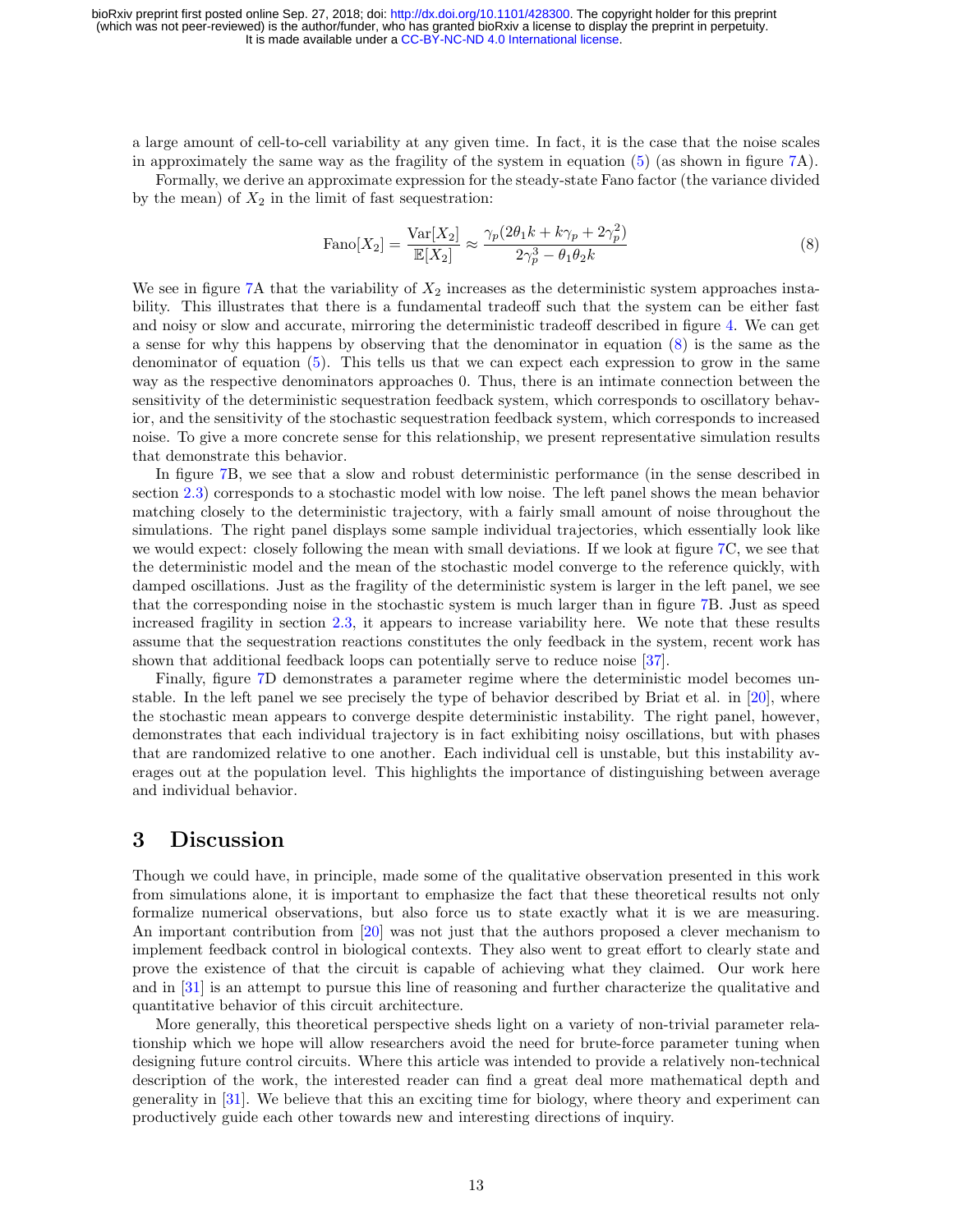# Author Contributions

Conceptualization and Methodology, NO, FX, and JCD; Formal Analysis, NO and FX; Software, NO, FX; Writing, NO; Supervision and Funding, JCD.

# Acknowledgements

The authors would like to thank Harry Nunns for providing feedback on the manuscript, Anandh Swaminathan for helping with stochastic simulations, and Reed McCardell for providing insight into the synthetic growth circuit. The project was sponsored by the Defense Advanced Research Projects Agency (Agreement HR0011-17-2-0008). The content of the information does not necessarily reflect the position or the policy of the Government, and no official endorsement should be inferred.

# Declaration of Interests

The authors declare no competing interests.

# 4 Supplemental Information

#### 4.1 Analysis of Stochastic Systems

In this section we derive the approximate expression for the Fano factor of the output species in a stochastic sequestration feedback system with two process species, which was used in section [2.6.](#page-10-0) In the following we start from the chemical reaction network description of the sequestration feedback system [\[38](#page-16-10)[–40\]](#page-16-11), write down the chemical master equation for the stochastic system, and perform approximations with justifications to obtain an expression for the Fano factor of the output species. The approximation used is mathematically the same as the so-called linear noise approximation or first order system size expansion [\[36\]](#page-16-8).

We describe the biochemical reactions of sequestration feedback system with two process species:

$$
\emptyset \xrightarrow{\mu} Z_1 \xrightarrow{q_1} Z_1 \xrightarrow{q_2} Z_1 + X_1 \qquad X_1 \xrightarrow{k} X_2 \qquad X_2 \xrightarrow{q_2} X_2 + Z_2
$$

$$
X_1 \xrightarrow{\gamma_p} \emptyset \qquad X_2 \xrightarrow{\gamma_p} \emptyset
$$

$$
Z_1 + Z_2 \xrightarrow{\eta} \emptyset.
$$

If we assume infinitely strong binding of the sequestration reaction, then limit  $\eta \to \infty$  holds. Hence, at any time, only one of species  $Z_1$  and  $Z_2$  can be non-zero. If both species are non-zero, then they sequester each other infinitely fast through reaction  $Z_1 + Z_2 \rightarrow \emptyset$  until one of them becomes zero. Therefore, we can define variable  $Z = Z_1 - Z_2$ , which has a one-to-one correspondence to species  $Z_1$ and  $Z_2$  counts, where positive Z indicates counts of  $Z_1$ , and negative Z indicates counts of  $Z_2$ .

With this simplification, the dynamics of the stochastic sequestration feedback system can be described by a continuous-time Markov chain (CTMC) over the counts of species  $Z$ ,  $X_1$  and  $X_2$  using the following master equation dynamics [\[9\]](#page-15-1):

<span id="page-13-0"></span>
$$
\dot{p}(x_1, x_2, z) = \mu(p(x_1, x_2, z - 1) - p(x_1, x_2, z)) \n+ \theta_1 \max\{z, 0\}[p(x_1 - 1, x_2, z) - p(x_1, x_2, z)] \n+ kx_1[p(x_1, x_2 - 1, z) - p(x_1, x_2, z)] \n+ \theta_2 x_2[p(x_1, x_2, z + 1) - p(x_1, x_2, z)] \n+ \gamma_p[(x_1 + 1)p(x_1 + 1, x_2, z) - x_1 p(x_1, x_2, z)] \n+ \gamma_p[(x_2 + 1)p(x_1, x_2 + 1, z) - x_2 p(x_1, x_2, z)],
$$
\n(9)

where  $p(x_1, x_2, z; t)$  denotes the probability for the system to have  $Z = z$ ,  $X_1 = x_1$ , and  $X_2 = x_2$  at time t.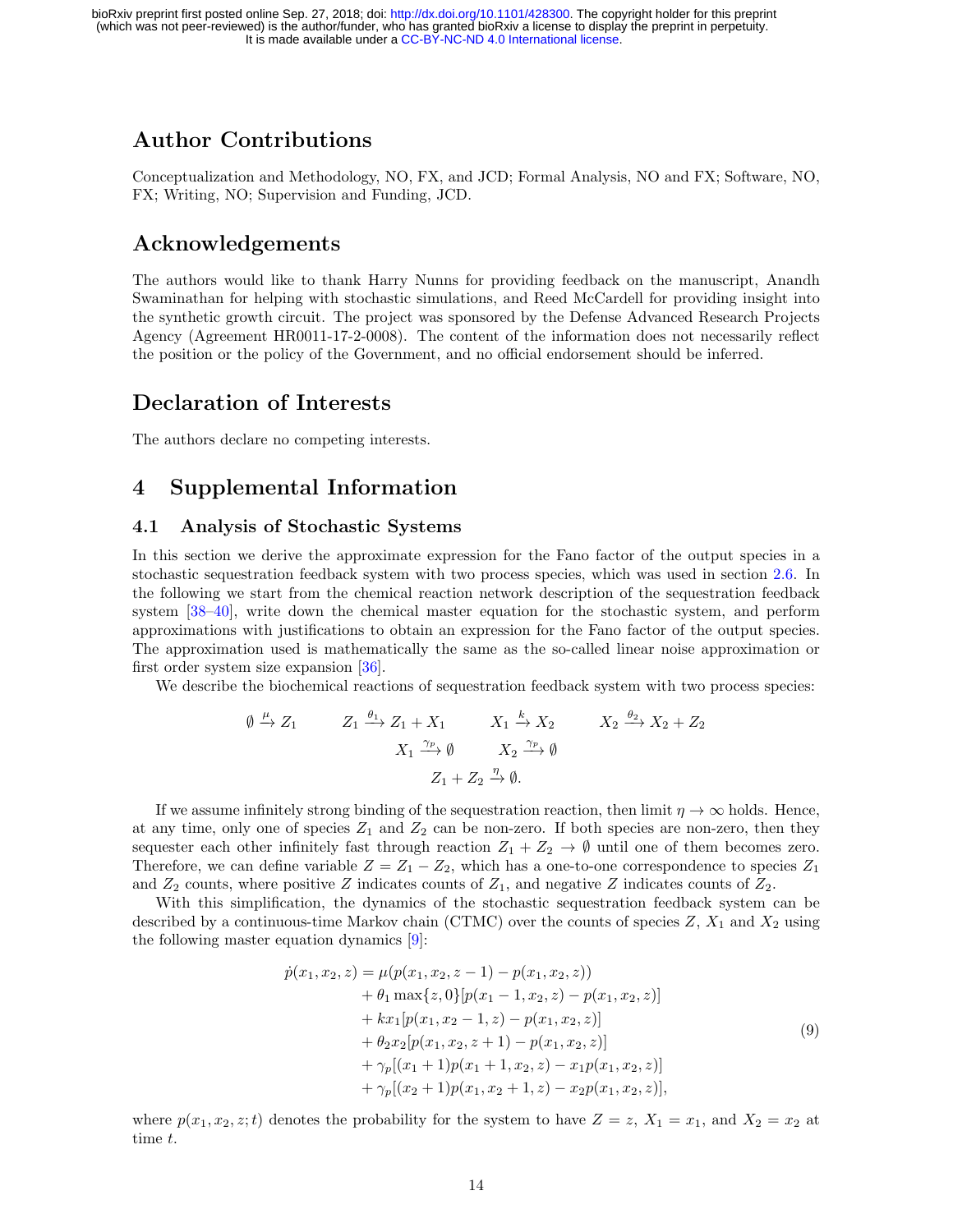We observe that all the terms on the right hand side of Equation (equation [\(9\)](#page-13-0)) are linear, except for the max $\{z, 0\}$  term. We can see this more clearly if we consider the first moment equation.

 $\sum_{x_1,x_2,z} x_1$  with the sum over all  $x_1,x_2 \in \mathbb{N}, z \in \mathbb{Z}$ , then we obtain that If we consider the steady state master equation, we set the left hand side to 0 and we apply

$$
\theta_1 \mathbb{E}(Z|Z \ge 0) \mathbb{P}(Z \ge 0) = \gamma_p \mathbb{E} X_1
$$

Similarly, if we apply  $\sum_{x_1,x_2,z} x_2$ , and  $\sum_{x_1,x_2,z} z$ , we get

$$
k\mathbb{E}X_1 = \gamma_p \mathbb{E}X_2 \qquad \mu = \theta_2 \mathbb{E}X_2.
$$

The term that prevents us from solving this set of linear equations for the first moments is the max $\{z, 0\}$ term, which results in the probability for  $Z$  to be non-negative in the moment equations.

Therefore, we make a second assumption that  $Z \geq 0$  with probability 1 at steady state. This means  $Z_2$  is zero with probability 1 and this represents a good approximation if the system is stable, without  $Z_1$  oscillating to a very low count.

Under this assumption, we then obtain the linear equation:

$$
\theta_1 \mathbb{E} Z = \gamma_p \mathbb{E} X_1.
$$

Similarly, if we apply sum  $\sum_{x_1,x_2,z} x_1z$  to the master equation, we obtain a system of linear equations for steady-state moments of both the first and the second order terms. As the system of equations becomes cumbersome to solve by hand, a Mathematica script was written to automatically derive and solve the moment equations. Solution gives the Fano factor of  $x_2$  as the following:

$$
\frac{\text{Var}\,X_2}{\mathbb{E}X_2} = \frac{\gamma_p (2\theta_1 k + k\gamma_p + 2\gamma_p^2)}{2\gamma_p^3 - \theta_1 \theta_2 k}.
$$
\n(10)

As  $\gamma_p \to \infty$ , we obtain an additional simplification

$$
\frac{\text{Var}\,X_2}{\mathbb{E}X_2} \sim 1 + \frac{k}{2\gamma_p}.
$$

# References

- <span id="page-14-0"></span>[1] Michael B Elowitz and Stanislas Leibler. A synthetic oscillatory network of transcriptional regulators. Nature, 403(6767):335, 2000.
- [2] Stefano Cardinale and Adam Paul Arkin. Contextualizing context for synthetic biology–identifying causes of failure of synthetic biological systems. Biotechnology journal, 7(7):856–866, 2012.
- [3] Johan Paulsson. Summing up the noise in gene networks. Nature, 427(6973):415, 2004.
- [4] Peter S Swain, Michael B Elowitz, and Eric D Siggia. Intrinsic and extrinsic contributions to stochasticity in gene expression. Proceedings of the National Academy of Sciences, 99(20):12795– 12800, 2002.
- <span id="page-14-1"></span>[5] Ioannis Lestas, Glenn Vinnicombe, and Johan Paulsson. Fundamental limits on the suppression of molecular fluctuations. Nature, 467(7312):174–178, 2010.
- <span id="page-14-2"></span>[6] Zachary Z Sun, Enoch Yeung, Clarmyra A Hayes, Vincent Noireaux, and Richard M Murray. Linear dna for rapid prototyping of synthetic biological circuits in an escherichia coli based tx-tl cell-free system.  $ACS$  synthetic biology,  $3(6):387-397, 2013$ .
- <span id="page-14-3"></span>[7] Ernst Weber, Carola Engler, Ramona Gruetzner, Stefan Werner, and Sylvestre Marillonnet. A modular cloning system for standardized assembly of multigene constructs. PloS one,  $6(2)$ :e16765. 2011.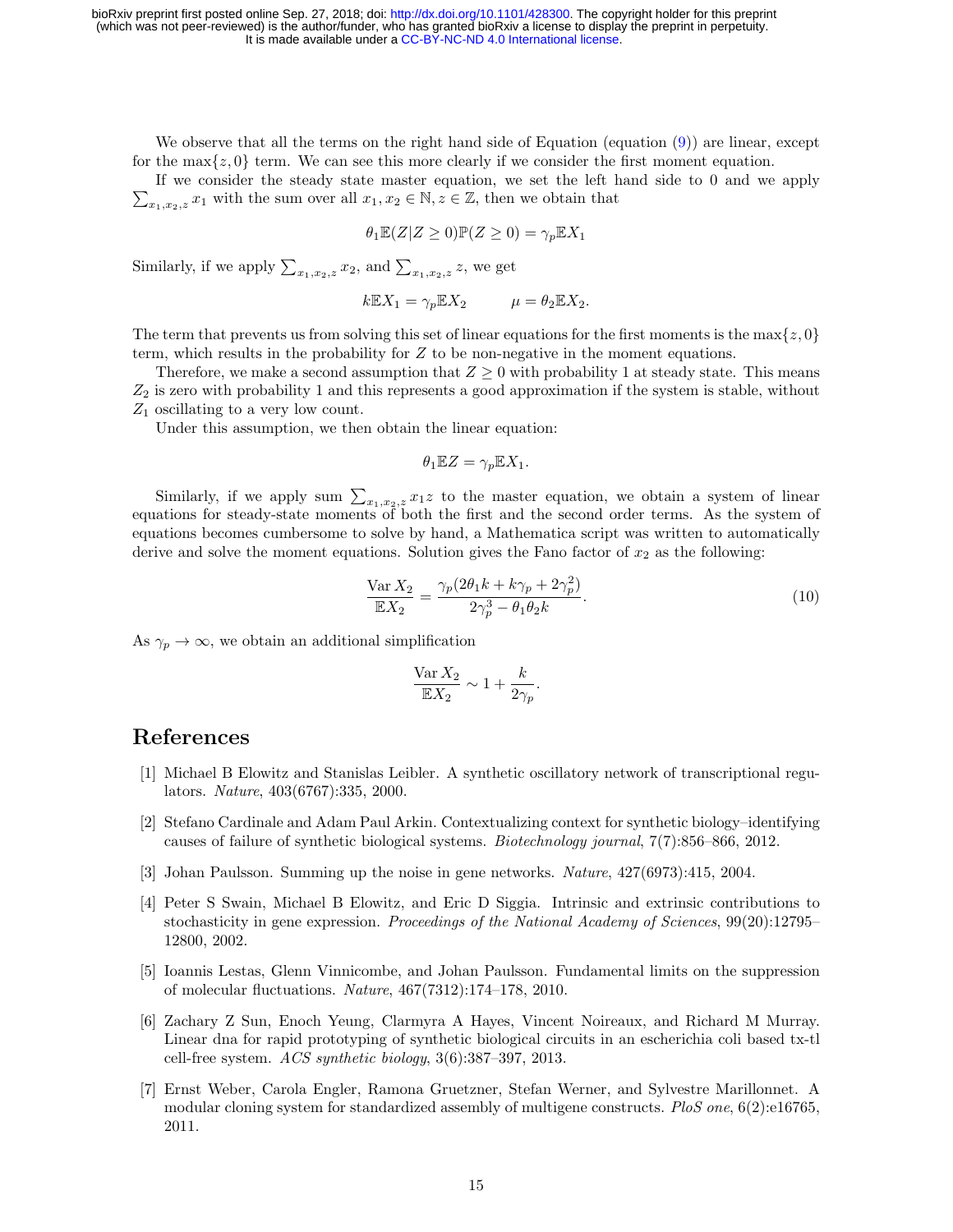- <span id="page-15-0"></span>[8] Laurent Potvin-Trottier, Nathan D Lord, Glenn Vinnicombe, and Johan Paulsson. Synchronous long-term oscillations in a synthetic gene circuit. Nature, 538(7626):514, 2016.
- <span id="page-15-1"></span>[9] Domitilla Del Vecchio and Richard M Murray. Biomolecular feedback systems. Princeton University Press Princeton, NJ, 2015.
- <span id="page-15-2"></span>[10] Lea Goentoro and Marc W Kirschner. Evidence that fold-change, and not absolute level, of  $\beta$ -catenin dictates wnt signaling. *Molecular cell*, 36(5):872–884, 2009.
- [11] HJCM El-Samad, H Kurata, JC Doyle, CA Gross, and M Khammash. Surviving heat shock: control strategies for robustness and performance. Proceedings of the National Academy of Sciences of the United States of America, 102(8):2736–2741, 2005.
- [12] Cellina Cohen-Saidon, Ariel A Cohen, Alex Sigal, Yuvalal Liron, and Uri Alon. Dynamics and variability of erk2 response to egf in individual living cells. Molecular cell,  $36(5)$ :885–893, 2009.
- <span id="page-15-11"></span>[13] Naama Barkai and Stan Leibler. Robustness in simple biochemical networks. Nature, 387(6636):913, 1997.
- <span id="page-15-12"></span>[14] Tau-Mu Yi, Yun Huang, Melvin I Simon, and John Doyle. Robust perfect adaptation in bacterial chemotaxis through integral feedback control. Proceedings of the National Academy of Sciences, 97(9):4649–4653, 2000.
- [15] Fiona A Chandra, Gentian Buzi, and John C Doyle. Glycolytic oscillations and limits on robust efficiency. *science*, 333(6039):187-192, 2011.
- <span id="page-15-3"></span>[16] Pawel Paszek, Sheila Ryan, Louise Ashall, Kate Sillitoe, Claire V Harper, David G Spiller, David A Rand, and Michael RH White. Population robustness arising from cellular heterogeneity. Proceedings of the National Academy of Sciences, page 200913798, 2010.
- <span id="page-15-4"></span>[17] Karl Johan Astrom and Richard M Murray. Feedback systems. Princeton Univ, 2008.
- <span id="page-15-5"></span>[18] John C Doyle, Bruce A Francis, and Allen R Tannenbaum. Feedback control theory. Courier Corporation, 2013.
- <span id="page-15-6"></span>[19] Victoria Hsiao, Emmanuel LC de los Santos, Weston R Whitaker, John E Dueber, and Richard M Murray. Design and implementation of a biomolecular concentration tracker. ACS synthetic biology,  $4(2):150-161$ ,  $2014$ .
- <span id="page-15-7"></span>[20] Corentin Briat, Ankit Gupta, and Mustafa Khammash. Antithetic integral feedback ensures robust perfect adaptation in noisy biomolecular networks. Cell systems, 2(1):15–26, 2016.
- <span id="page-15-8"></span>[21] Sotirios C Kampranis, Alison J Howells, and Anthony Maxwell. The interaction of dna gyrase with the bacterial toxin ccdb: Evidence for the existence of two gyrase-ccdb complexes. Journal of Molecular Biology, 293(3):733–744, 1999.
- [22] Andrew J Hamilton and David C Baulcombe. A species of small antisense rna in posttranscriptional gene silencing in plants. Science, 286(5441):950–952, 1999.
- <span id="page-15-9"></span>[23] Yanning Zhou and Susan Gottesman. Regulation of proteolysis of the stationary-phase sigma factor rpos. Journal of Bacteriology, 180(5):1154–1158, 1998.
- <span id="page-15-10"></span>[24] Yili Qian, Cameron McBride, and Domitilla Del Vecchio. Programming cells to work for us. Annual Review of Control, Robotics, and Autonomous Systems, 1:411–440, 2018.
- [25] Yili Qian and Domitilla Del Vecchio. Realizing 'integral control'in living cells: how to overcome leaky integration due to dilution? Journal of The Royal Society Interface, 15(139):20170902. 2018.